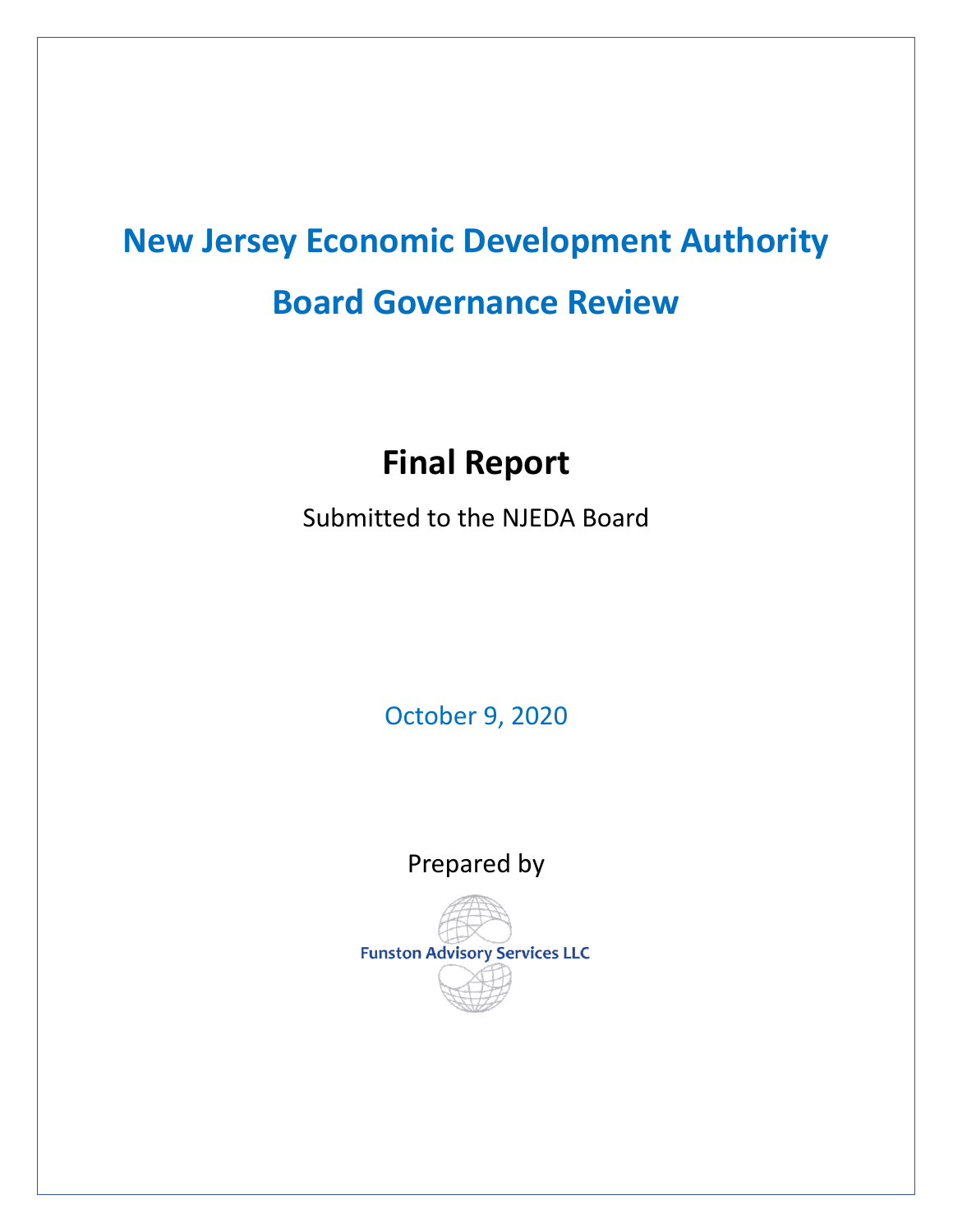# **Table of Contents**

| А. |    |  |  |  |
|----|----|--|--|--|
| В. |    |  |  |  |
| C. |    |  |  |  |
|    | 1. |  |  |  |
|    |    |  |  |  |
|    |    |  |  |  |
|    |    |  |  |  |
|    |    |  |  |  |
|    |    |  |  |  |
|    |    |  |  |  |
|    |    |  |  |  |
|    |    |  |  |  |
|    | 2. |  |  |  |
|    |    |  |  |  |
|    |    |  |  |  |
|    |    |  |  |  |
|    | 3. |  |  |  |
|    |    |  |  |  |
|    |    |  |  |  |
|    | 4. |  |  |  |
|    |    |  |  |  |
|    |    |  |  |  |
|    | 5. |  |  |  |
|    |    |  |  |  |
|    |    |  |  |  |
|    |    |  |  |  |
|    | 6. |  |  |  |
|    |    |  |  |  |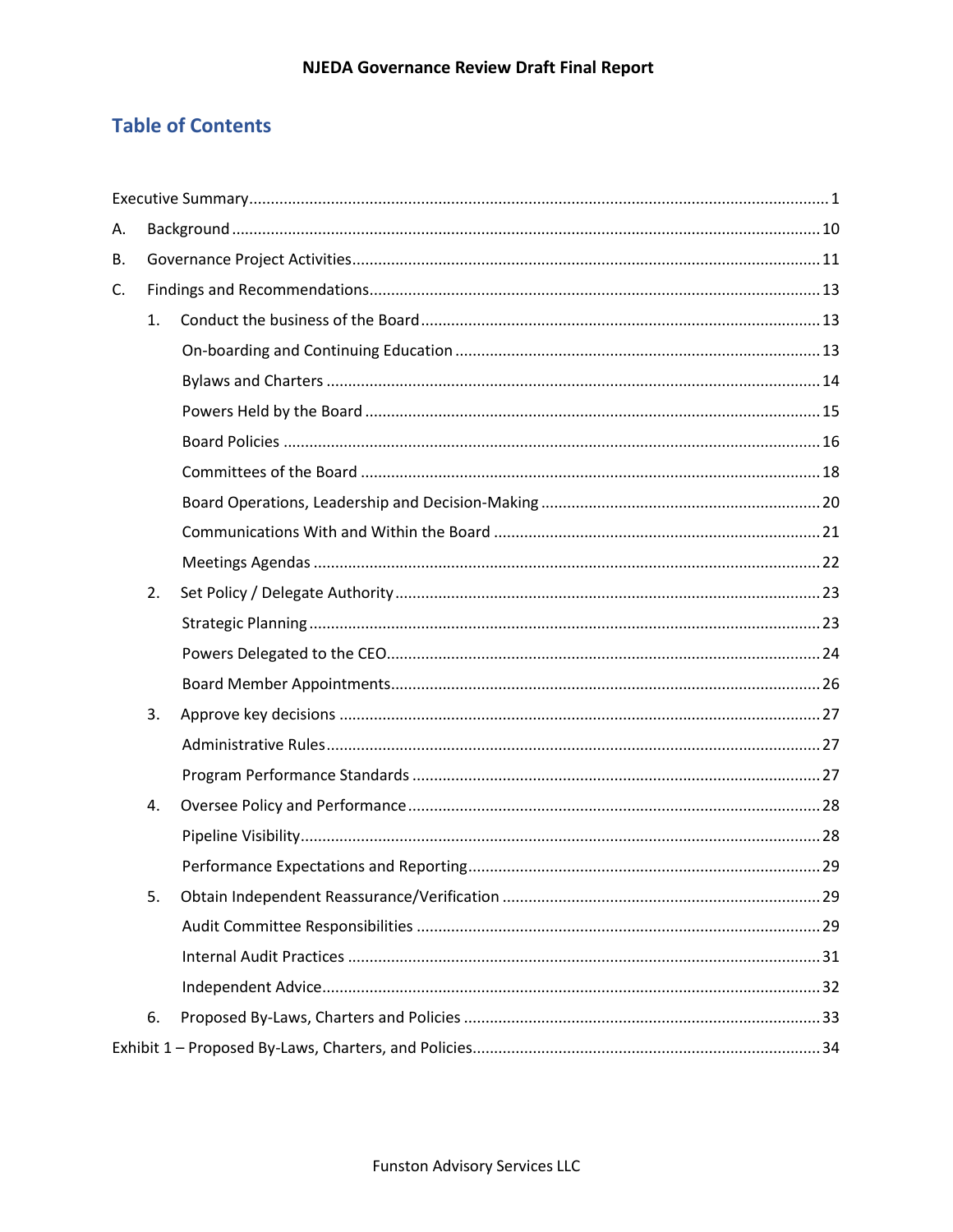# <span id="page-2-0"></span>**Executive Summary**

#### *Project Objectives*

Pursuant to its enabling act and other statutes assigning it administration of programs, the New Jersey Economic Development Authority (EDA) has a mission to support the economic growth of New Jersey through a diverse set of programs and services. In accordance with its statutory powers, it assists public and private sector organizations obtain access to capital, including tax-exempt and taxable bond financing, loans, loan guarantees, and business and tax incentives, as well as offering real estate development assistance and state-of-the-art technology facilities like the New Jersey Bioscience Center of New Jersey.

Statutorily, EDA is comprised of five ex officio members, four of which are the heads of New Jersey state departments, eight appointed public members, and three alternate public members. The members are generally referred to as "the Board." The Board typically meets monthly, but special meetings are sometimes scheduled between regular monthly meetings, so that the Board meets more than 12 times per year.

Funston Advisory Services LLC (FAS) was selected to provide governance consulting services to assist in evaluating existing EDA governance policies, practices, and procedures and based upon leading practices at peer organizations, to make recommendations for improvement. FAS was also asked to identify recommended changes to the Board's committee structure, by-laws, charters, and policies which would incorporate the recommended governance improvements.

These recommendations do not constitute legal advice; all recommendations in this report are subject to applicable law, including, but not limited to, EDA's enabling act, and are to be considered in consultation with legal advice from the Attorney General's Office. Our diligence and the report recommendations are limited to governance structure, policy and process improvements. This was not an audit or compliance review and cannot guarantee future compliance or a specific level of performance.

#### *Activities Completed*

The first phase of the project focused on identifying improvement opportunities. In addition to reviewing existing documents and attending Board and committee meetings both personally (pre-pandemic) and electronically, the FAS team: administered a self-assessment survey to Board members and the executive leadership team; conducted a Board member onboarding and continuing education survey; assessed the Board use of its online Board portal; conducted individual interviews with each Board member; conducted individual interviews with key executive staff; discussed general applicable law with EDA staff and the New Jersey Attorney General's office, and administered a comprehensive governance benchmarking process with peer New Jersey state agencies and with other state and city economic development agencies with a similar board structure.

Based upon these activities, forty-five recommendations for governance improvements were identified and discussed with EDA senior leadership and the Board Chair.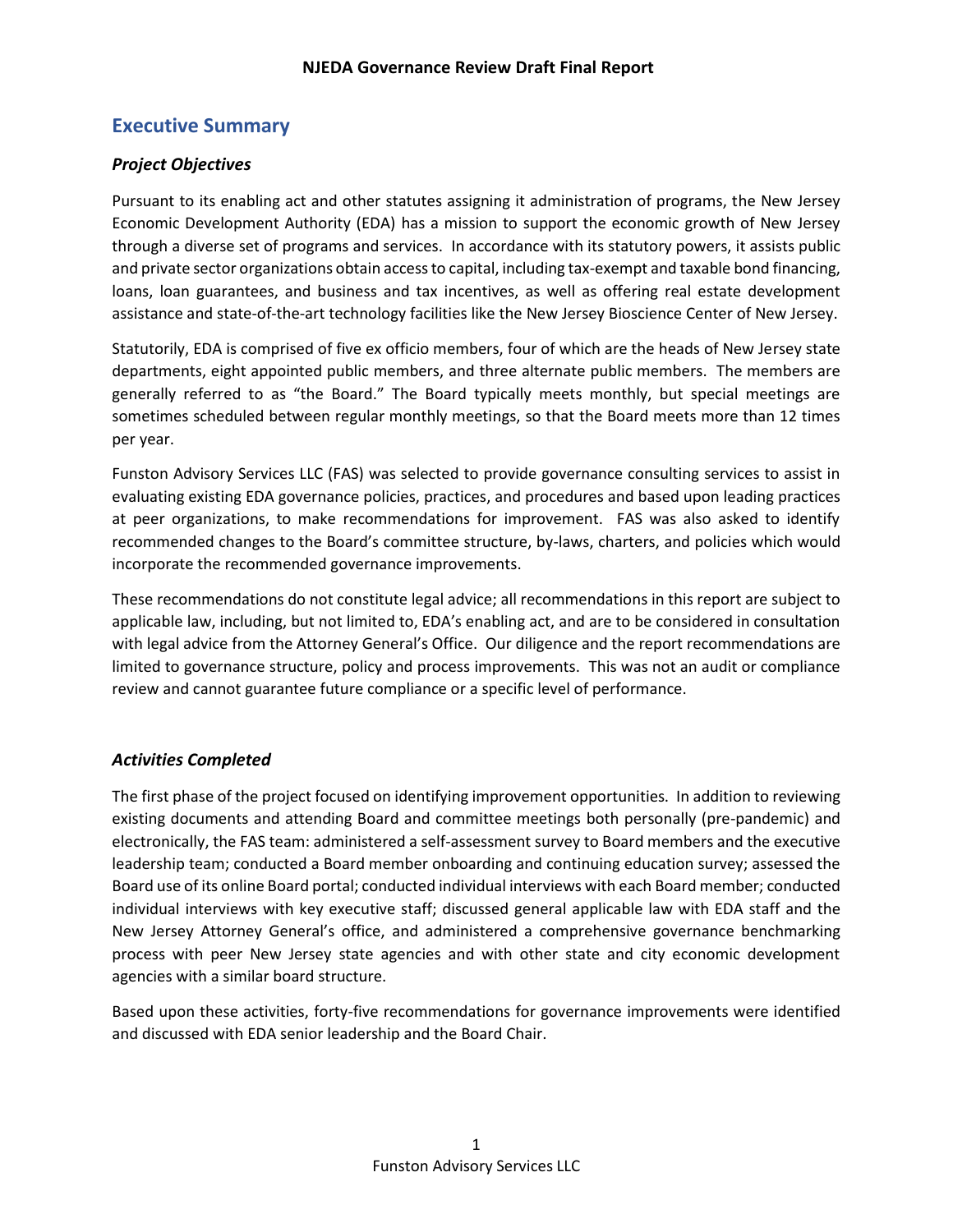#### *Findings and Assessment*

#### *Internal feedback*

As part of this review, a Board and senior staff self-assessment survey was prepared and administered, and individual interviews were conducted with Board members.

Current and recent Authority Board members consistently expressed the view that the EDA has a highlycompetent staff with strong leadership and that the agency performs well. They also generally feel that the Board committee meetings have broad participation and robust discussions and are productive.

A frequent concern expressed was that the full Board meetings were not as effective as they could be due to several factors. First, members do not receive the Board packages until two business days prior to each meeting, and there is limited visibility into committee deliberations. Second, the Board has not recently engaged with staff in setting EDA strategy, and most Board meetings are very transaction focused. There is also an interest in being more thoroughly briefed on program legislation and in receiving better and more frequent program performance reports.

Specific recommendations expressed by Board members in the self-assessment survey included:

#### **Board Roles and Responsibilities**

- Need a better definition of the role of the Board and improved Board engagement in decisionmaking processes
- The Board should be more involved in setting strategy for EDA
- The Board should have a role in the CEO performance evaluation
- Should review delegations and make sure the Board has clarity and the appropriate balance, perhaps result in more delegations of small matters
- Bylaws need a refresh; should also evaluate whether the Board should keep the COO position

#### **Information for Decision Making / Meetings / Procedures and Rules**

- Distribute the Board packet earlier and provide committee packets to all Board members
- Provide periodic education/briefings for Board members on governing legislation
- Dated rules and regulations should be reviewed and updated
- Should define metrics and adopt dashboard reporting

#### **Performance Oversight**

- Need improved definition of goals and performance reporting versus those goals; more consistent reporting across all areas; and periodic program performance reviews
- The Board's role in oversight and reporting requirements should be more clearly defined

#### **Board and Committee Operations**

- Board member requests should be recorded and tracked for follow up
- Bylaws and committee charters should be updated and clarify roles and responsibilities
- Reconsider the committee structure and ensure it is aligned with new programs and priorities
- Committee meeting minutes should be prepared and distributed to Board members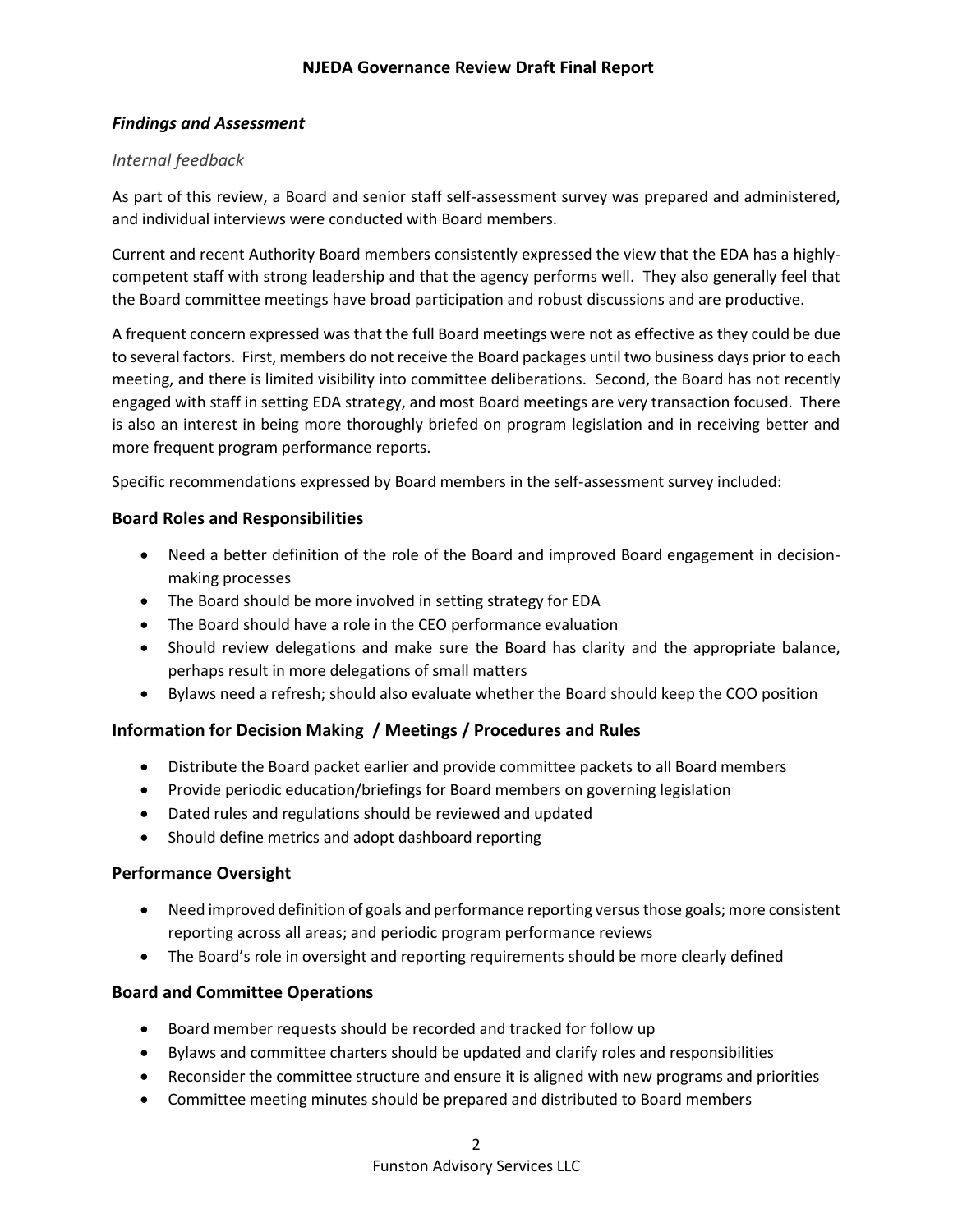- Committees should report out to the Board
- Improve committee chair leadership

#### **Independent Advice and Reassurance**

- The Board should have expanded access to independent legal counsel; the AG's Office does a great job but needs more staffing capacity for EDA
- The Board should receive more internal audit and other reports on a timely basis
- Need to further develop the internal audit function

#### **Self-Assessment and Development**

- New Board member onboarding has been improved, but should be provided to all new Board members, cabinet appointees, and alternates
- EDA should have ongoing opportunities for continuing education
- The Board should conduct a periodic self-assessment for continuous improvement

Questions were raised by several Board members about the frequency of Board and committee meetings. Are monthly meetings too frequent? How could we meet less frequently when we already have packed agendas?

#### *External feedback*

FAS also conducted a governance benchmarking study for this assignment. There were two peer groups which completed the same benchmarking survey:

- Five out-of-state economic development agencies with a board governance structure
- Six New Jersey sister agencies

While acknowledging that case law in each state differs and that the enabling act for each agency creates each agency differently with a different allocation of authority between staff and the Board, some key findings of the peer benchmarking process were:

- Other economic development agencies generally:
	- o Delegate most authority for transaction approval to staff
	- o Meet less frequently than EDA, for example, quarterly or bi-monthly
	- o Provide Board books for each meeting to members earlier than EDA
	- $\circ$  Utilize a performance dashboard which monitors key program performance metrics
	- o Provide committee report-outs during Board meetings
	- o Engage the Board in the strategic planning process
	- o Oversee the Internal Audit function through their Board Audit Committee
- Additional findings from the New Jersey sister agencies includes:
	- $\circ$  Most of the agency boards have executive sessions without staff present (e.g., to discuss Chief Executive performance, discuss Board performance self-assessments, etc.)
	- o Most agencies record Board meetings
	- $\circ$  Most agencies provide Board books at least five business days in advance of meetings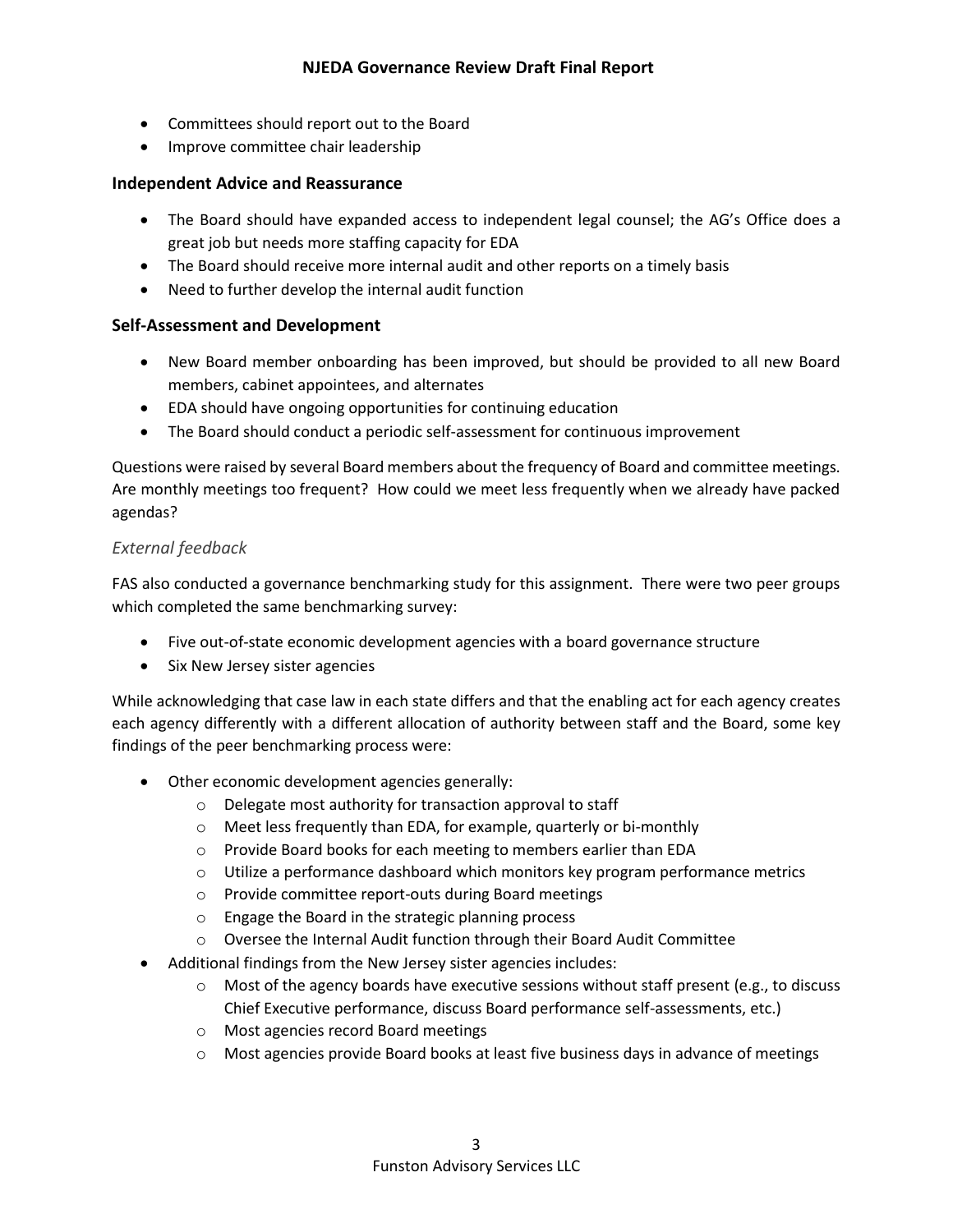#### *Governance Improvement Recommendations*

The assessment and recommendations for improvement of EDA's governance are organized around the five major powers held by the EDA Board, including statutory powers assigned to the Board, i.e.:

- 1. Conduct the business of the Board;
- 2. Set policy and delegate authority;
- 3. Approve key decisions;
- 4. Oversee policy and performance; and,
- 5. Obtain independent reassurance.

#### **1. Conduct the business of the Board**

- 1.1. With review by the proposed Policy and Governance Committee and with Board approval, the CEO and EDA staff should continue to improve and fine-tune the Board's on-boarding program for new Board members and alternates.
- 1.2. With review by the proposed Policy and Governance Committee and with Board approval, the CEO and EDA staff should develop a continuing education process customized to each board member's needs and EDA responsibilities.
- 1.3. EDA staff should ensure that the Board knows the extent of its authority to award financial assistance and to modify, withdraw or reduce awards.
- 1.4. EDA staff should ensure that the Board is kept up-to-date regarding statutory authority. This would include:
	- A plain-language, high-level summary of the various relevant statutory or other governing authorities in on-boarding packages and briefings for new members and representatives.
	- Briefings to the full Board explaining any changes in legislation or material legislative proposals, legal decisions, or other governing authority, as required.
- 1.5. Committee member and committee chair appointments should be reviewed and changed/affirmed as needed, but at least annually, with the Chair reporting such actions to the entire Board.
- 1.6. Subject to restrictions in EDA's enabling act, the Board should specify terms (e.g., two or three years) for Board officers, i.e. the Board Vice Chair and committee chairs.
- 1.7. Each committee should be comprised of less than a quorum of the Board and considered to be pre-decisional, deliberative and advisory.
- 1.8. Under the direction of the committee chair, and assisted by staff, each committee should review and provide input on proposed actions and, subject to considerations of privilege as described in 1.13, report to the full Board on items reviewed.
- 1.9. Through adoption of the new Bylaws, Board Charter and Delegation Policy, the Board should consolidate and clarify the authorities delegated to the CEO. There should be a delegation chart available as a resource to the Board, which details all existing delegations, including dollar or programmatic thresholds, and that is updated when delegations are added or amended.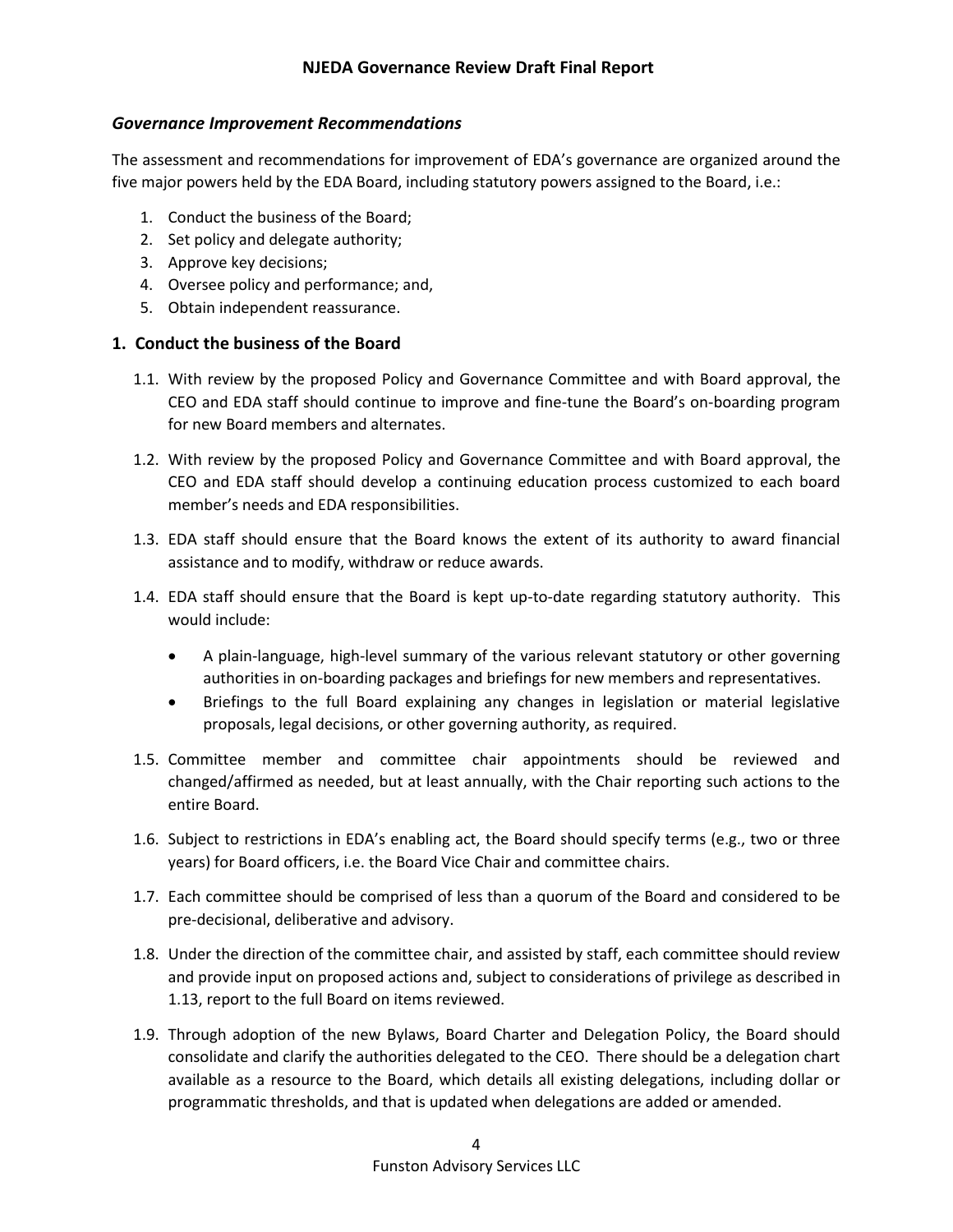- 1.10. The Board should consider adoption of updated by-laws, charters and policies which include the provisions set forth in Exhibit 1 and provide for collection of all governance documents in a single place that is available to the Board and staff. By-laws, charters, and non-confidential policies should also be accessible to the public.
- 1.11. Modify the committee structure and responsibilities and document in the By-Laws and new committee charters:
	- Audit Committee: The Audit Committee responsibilities currently include finance and external audit and should be expanded to include oversight of internal audit, compliance, and risk, participation in the independent auditor procurement process, and approval of internal audit, compliance and risk assessment plans and reports. See proposed Audit Committee Charter for further details.
	- Policy Committee: The Policy Committee responsibilities should be expanded to include governance-related topics and renamed the Policy and Governance Committee. See proposed Policy and Governance Committee Charter for further details.
	- Programs: The Policy and Governance Committee, with assistance from staff, should review and develop a recommendation to the Board regarding changes in the program-related committee structure (Director's Loan Review Committee, Real Estate Committee, Incentives Committee) to better align EDA program oversight, particularly as pilot programs mature and legislation requires new or revised programs.
- 1.12. Committee agendas and briefing books should be available (through the Board portal) to all Board members at least five business days prior to meetings.
- 1.13. EDA should develop a template for committee reports, and after each committee meeting, staff should prepare a Committee report to the full Board, which should be approved by the Committee Chair, prior to distribution to the Board. The template should be in two parts: A public summary to be presented to the Board in open session, and a non-public set of back-up documents for any privileged or confidential information. Efforts should be made to use the Board portal to reduce the size and complexity of Board meeting materials, while maintaining the ability to access backup materials through the Board portal.
- 1.14. Committee reports should be maintained in the Board portal so that all Board members have ready access.
- 1.15. Each Committee Chair, or in the chair's absence, another member of the Committee, should be responsible for reporting out from the Committee to the full Board.
- 1.16. Annually, each Committee (working with staff) should approve a prioritized annual calendar and work plan. These work plans should be presented to the full Board at the Board meeting following the Committee approval to help the full board to understand and balance the schedule of the committee and the expected workflow. The work plans should be maintained in the resources section of the Board portal.
- 1.17. The Board Chair should review each committee's annual workplan to ensure there are no gaps or redundancies.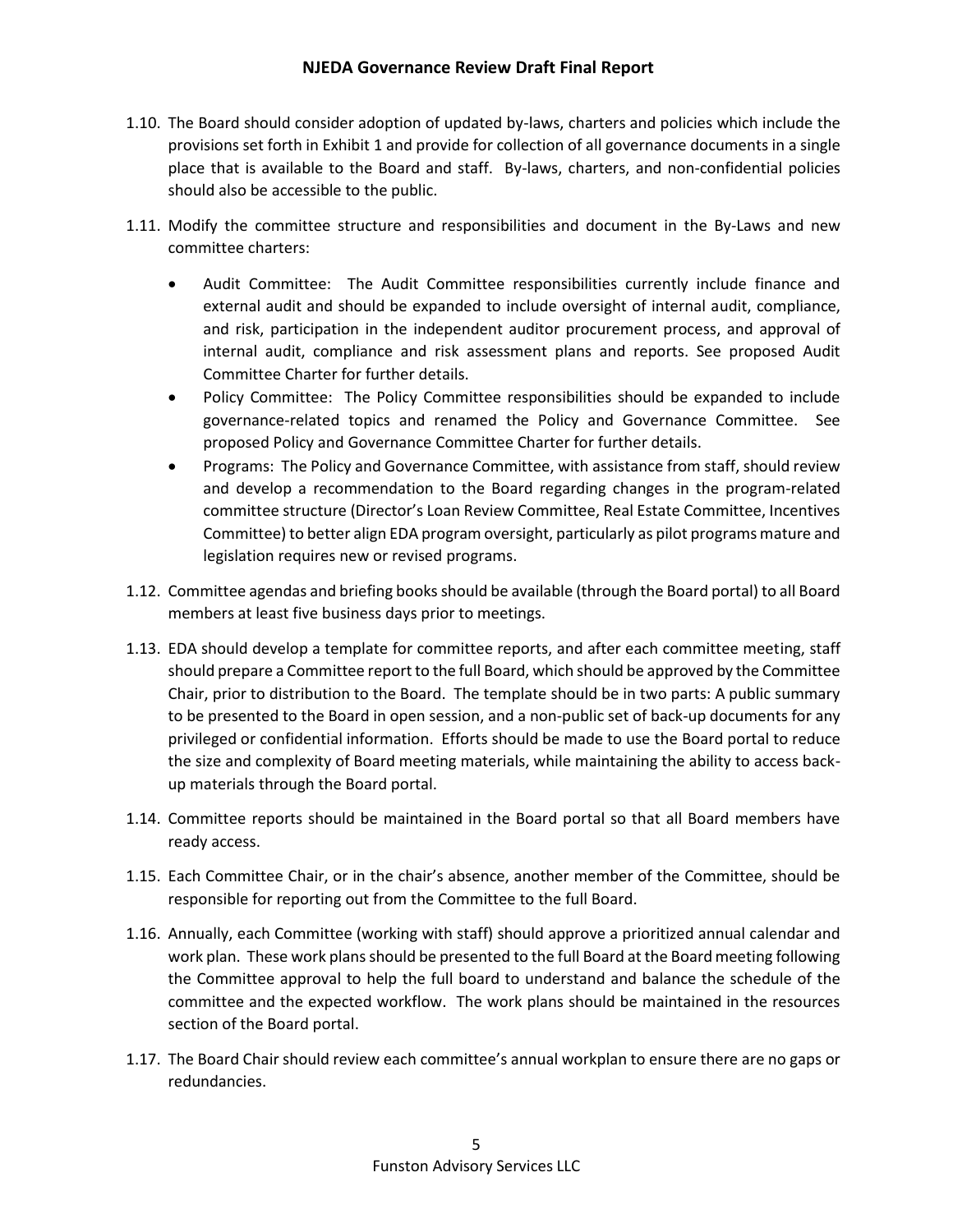- 1.18. All requests from board members should be coordinated through the Director, Board Governance, to manage priorities for staff follow-up from both Board meetings and committee meetings. The Board Chair should be made aware of the status of ad hoc requests from Board members.
- 1.19. Significantly improve the use of the Board portal:
	- Make Board books available at least five business days in advance of each meeting.
	- Provide access to the Board portal to all Board members and their designees and alternates.
	- Reports from all committee meetings which have occurred since the last Board meeting should be posted to the Board portal at least five business days in advance of each Board meeting or subsequent committee meeting.
	- Committee reports should be made available to all board members upon posting.
	- Push notifications should be issued to alert all Board members when Board and Committee reports / materials are available.
	- As new by-laws, charters and policies are developed, they should be made available in the Board portal to ensure Board members can easily access them.
	- EDA should make its specific needs known to the Board portal vendor and then work with them to implement the required functionality. The Board should designate a member of the executive staff to be the project leader.
- 1.20. Revise the standing Board agenda to be organized by the powers held by for the Board.
- 1.21. Consider utilizing a consent agenda for items of Board business and approvals which do not have policy implications and would not typically require discussion, unless separate consideration is requested by a Board member. Combined with the recommendations regarding instituting committee reports (1.8, 1.13, 1.14, 1.15), some routine program approvals could be moved to consent agendas based upon committee guidance. Together with clarifying and updating delegations of authority and compliance plans, this should enable the Board to focus less on ordinary transactional items and more on policy setting, performance oversight and strategic planning. It should make Board meetings more efficient and might enable the Board to consider the goal expressed by some members to meet less frequently.

#### **2. Set Policy / Delegate Authority**

- 2.1. Develop a planning process which effectively engages the Policy and Governance Committee and the full Board with the CEO and Staff in approving NJEDA's strategic direction so as to support the State Economic Development Plan.
- 2.2. The Board should periodically (e.g., semi-annually or annually) monitor progress against the goals and objectives of the strategic plan.
- 2.3. The Board should consolidate the powers held by the Board in a Board charter.
- 2.4. Any operational delegations from the Board, with the exception of delegations to specific assurance/ reassurance functions (e.g., internal audit, compliance, etc.), should be to the CEO,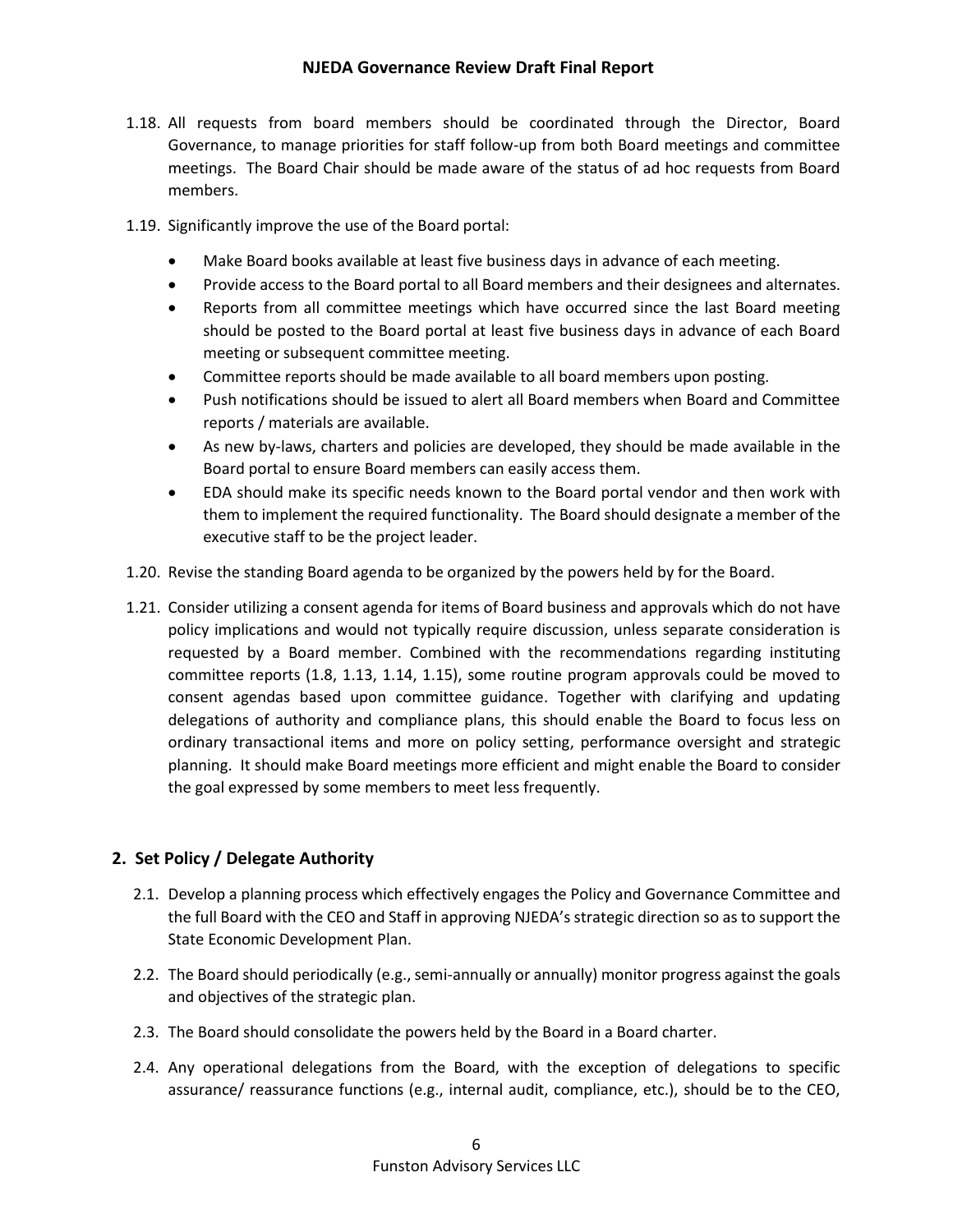who in turn should retain the authority for further delegation, as appropriate and allowed by the Board.

- 2.5. The Board should continue to set policy, consistent with established New Jersey law and precedent, but may delegate programmatic transactional approval/rejection decisions to the CEO, subject to any conditions the Board may desire, such as dollar thresholds and/or meeting defined criteria or minimum scoring thresholds. The Board may change, revoke, or add delegations at any point, and should review the efficacy of the delegation terms and conditions at least biennially.
- 2.6. The Board should, with input from the CEO and relevant committees, review the current thresholds for approval by the Board to determine whether more authority can be prudently delegated to staff.
- 2.7. The Board should develop a process for an annual CEO performance evaluation, and other direct reports, if appropriate, and review CEO compensation annually.

#### **3. Approve key decisions**

- 3.1. With assistance from staff and the Policy and Governance Committee, the Board should review all regulations (administrative rules) on a periodic (e.g., every three or five years rather than the seven year review period under N.J.S.A. 52:148-5.1) basis to ensure they are up-to-date and appropriate. To facilitate the reviews, they can be done on a rolling basis, be triggered whenever a program expires or changes, and/or be assigned to the relevant committees.
- 3.2. The relevant committee should review and provide input to the Board for its review and approval of due diligence standards and practices for each program at least every three years; new programs may require a more frequent review.
- 3.3. The relevant committee should review and provide input to the Board for its review and approval of performance standards and reporting requirements for each program, including key metrics, and provide direction to staff to ensure adequate reporting for effective program oversight.

#### **4. Oversee Policy and Performance**

- 4.1. Staff should provide pipeline reports to the Board for each program which identify the level of prospective transactions in process, stages (where they are in the process), and when they are likely to come to the Board for approval if they pass due diligence.
- 4.2. The Board should receive regular performance time-series dashboards which monitor key performance indicators approved by the Board, report actual compared to expected performance, and present related management corrective actions as needed. For programs with a budgetary cap, the dashboard should also include funds remaining and a run-rate projection.
- 4.3. In consultation with the Policy and Governance Committee, the Board should establish appropriate timeframes for review of pilot programs.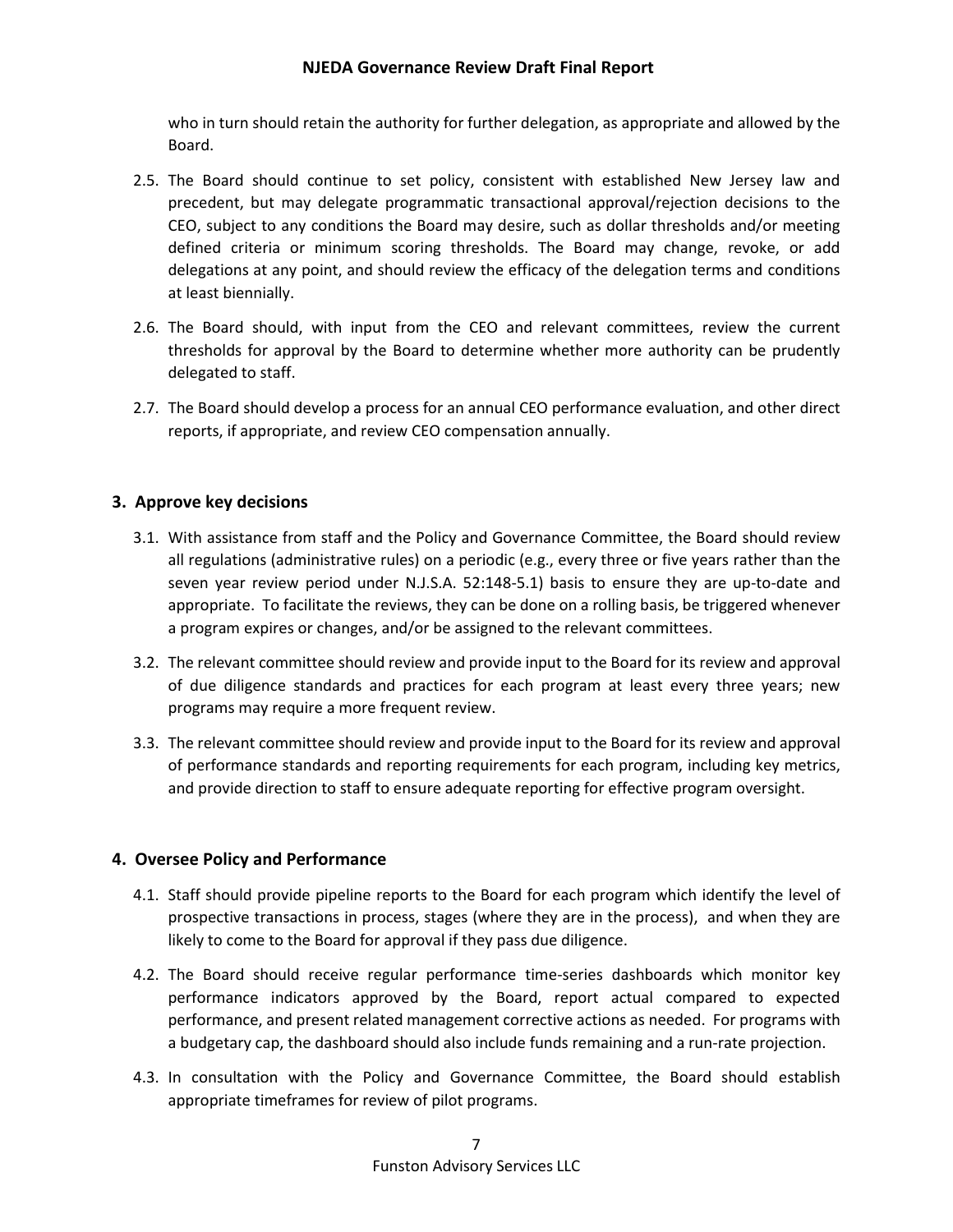4.4. In addition to the regular oversight reports, at least annually, the Board should receive more detailed program reviews; the Board's annual retreat could be an option to help ensure that these reviews regularly occur.

#### **5. Obtain Independent Reassurance/Verification**

- 5.1. The Audit Committee should request the EDA Chief Compliance Officer, with support from other executives, to develop an EDA compliance plan which identifies all the areas where compliance monitoring should occur, the processes, procedures, and frequency for monitoring, the reporting requirements, and any staff training and education required to support implementation of the plan.
- 5.2. The Audit Committee should review annual internal audit and compliance work plans.
- 5.3 The Audit Committee should review regular reports from Internal Audit, including "whistleblower" complaints received, investigated, and resolved.
- 5.4. The hiring, firing and compensation of the head of internal audit should be subject to Audit Committee review.
- 5.5. Internal audit reports should include management action plans.
- 5.6 The Audit Committee should also review regular staff reports on the Authority's compliance with applicable laws.
- 5.7. EDA should plan to implement a Quality Assurance and Improvement Program (QAIP) which includes internal assessments and, every five years, an external assessment by a third party.
- 5.8. When the Board has meaningful and continuing interaction with a third-party provider (e.g., external auditor, external counsel), it should annually provide feedback to the provider regarding their performance and any performance concerns raised by the Board.

#### *Revised EDA Governance Documents*

The following new or revised draft documents were developed and submitted to EDA for consideration for Board approval. The revisions will need to be reviewed for compliance with applicable law and for consistency with legal advice. These documents are included as Exhibit 1.

- A. By-laws: Modified
- B. Board charter: New
- C. Committee charters
	- a. Audit Committee: Modified
	- b. Policy and Governance Committee: New
	- c. Directors' Loan Committee: New
	- d. Incentives Committee: New
	- e. Real Estate Committee: New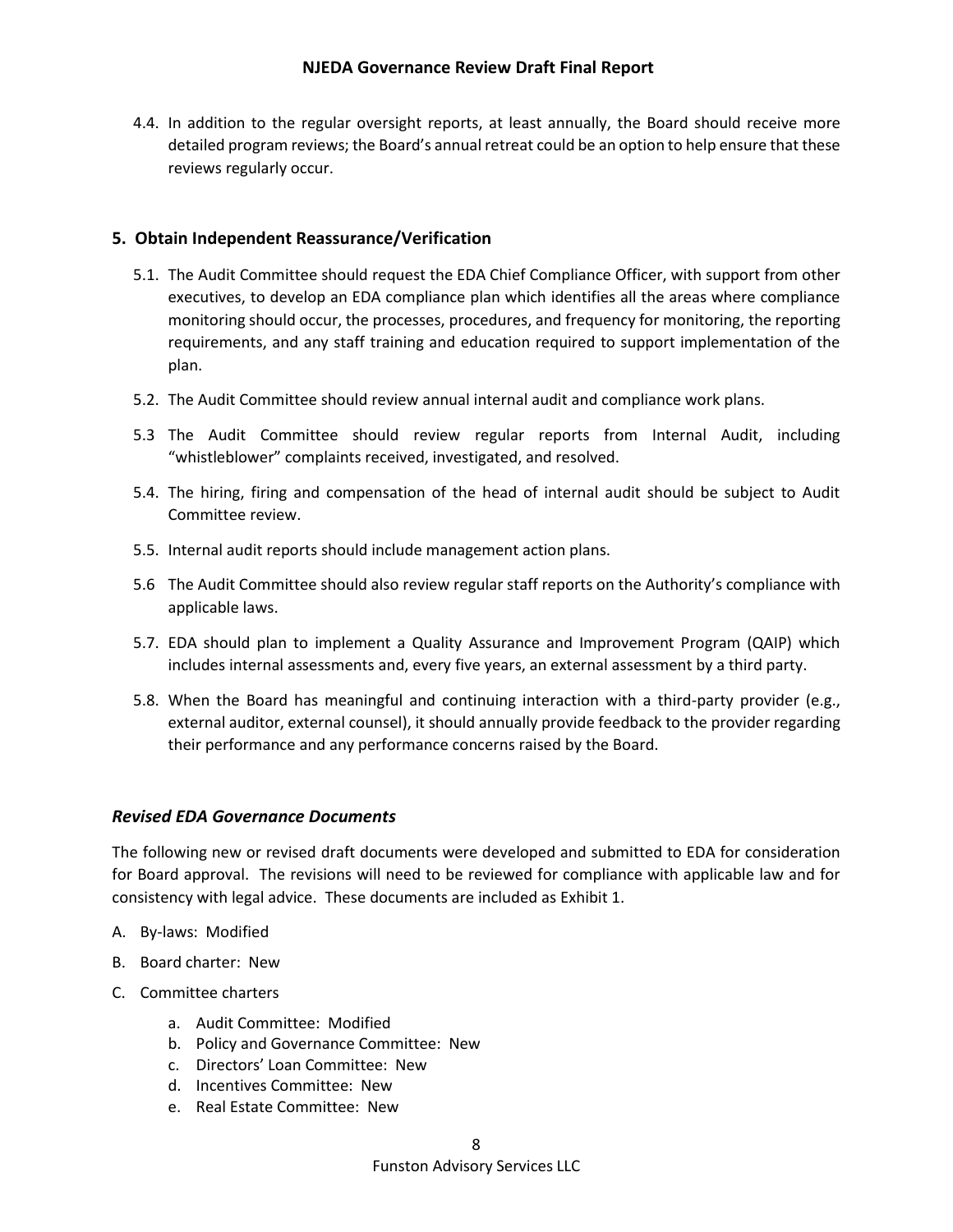#### D. Policies (All New):

- a. Budget Policy
- b. Business Continuity Policy
- c. Communications and Stakeholder Relations Policy
- d. Delegation Policy
- e. Education Policy
- f. Insider Trading Policy
- g. Performance Review Policy
- h. Referral Policy
- i. Strategic Planning Policy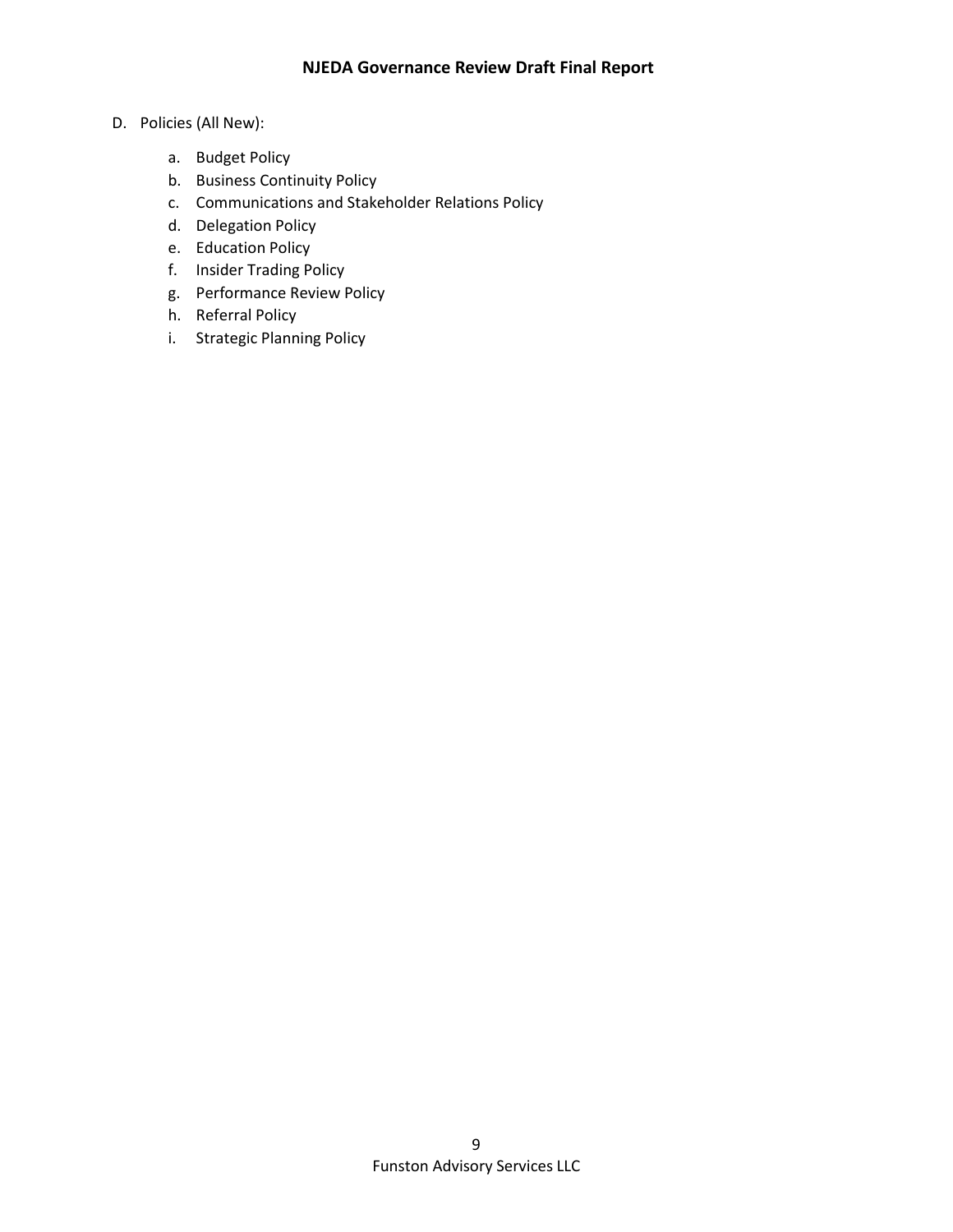# <span id="page-11-0"></span>**A. Background**

The New Jersey Economic Development Authority (EDA) solicited proposals in August 2019 for a consultant to review and evaluate the governance policies, practices, and procedures of the Authority, in the context of peer practices, and make recommended improvement updates. The objectives included improving overall EDA internal governance practices, efficiency, and functionality, as well as identifying recommended changes to the Board's committee structure, by-laws, charters, and policies.

Funston Advisory Services LLC (FAS) was selected through a competitive bid process and the governance review was initiated in December 2019.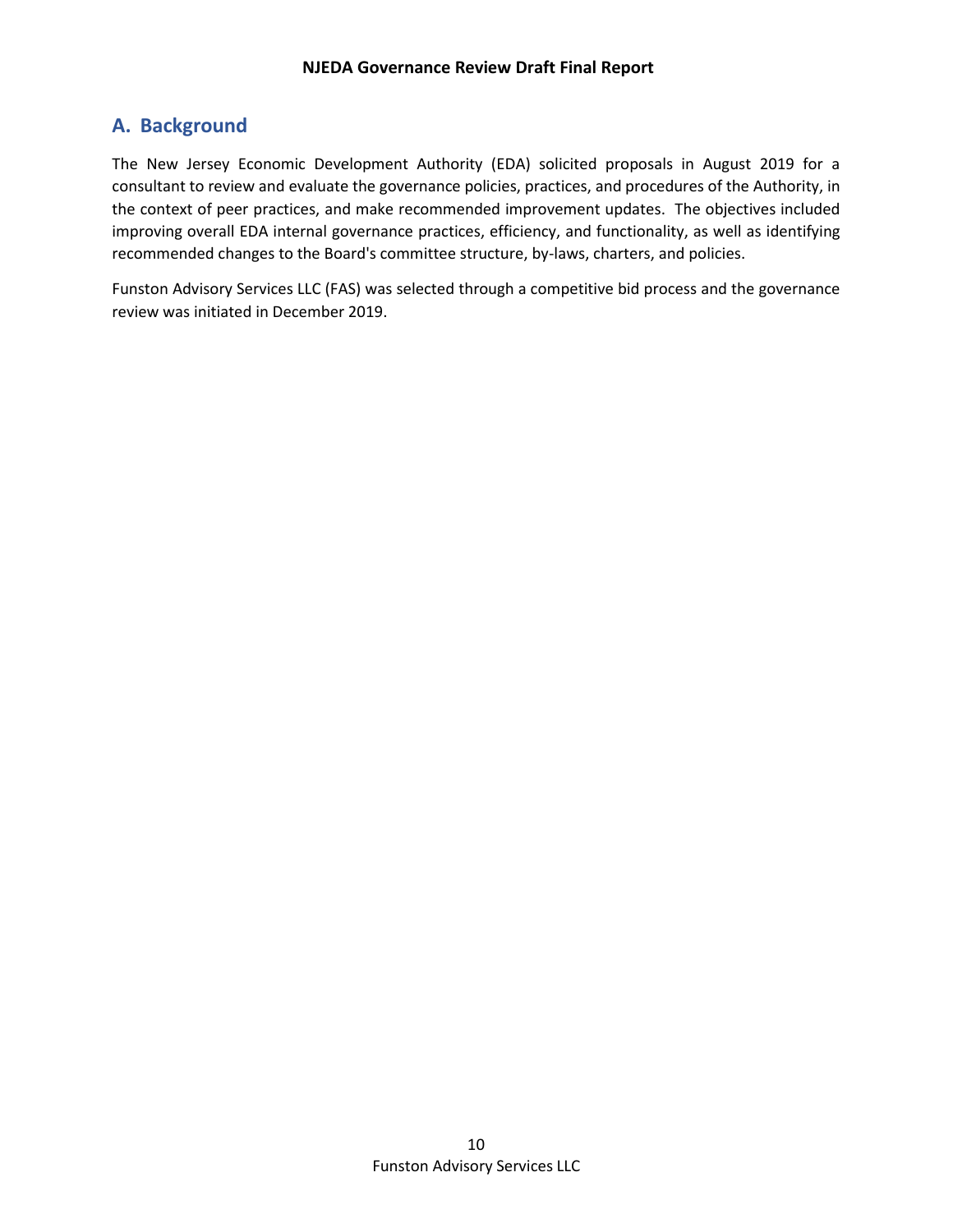## <span id="page-12-0"></span>**B. Governance Project Activities**

#### **Phase 1**

The first phase of the project focused on a review of existing documentation and other information gathering. The primary activities included:

- Review of existing statutes, by-laws, charters, policies, procedures, and recent independent reviews of EDA; EDA Board and committee processes, including setting policy and delegations, conducting the business of the Board, overseeing policy and performance, and obtaining independent reassurance;
- An online self-assessment survey administered to Board members and the executive leadership team to identify what is working well and what could be improved;
- An online survey of Board members regarding their onboarding experience as new members and their priorities for ongoing Board member continuing education;
- An assessment of EDA use of its Board portal;
- Observations, both in-person and electronically, of various Board and Committee meetings;
- Individual interviews with each Board member;
- Individual interviews with key executive staff;
- Calls with staff and the New Jersey Attorney General's Office;
- A comprehensive governance benchmarking process, which included 80 questions regarding Board and governance structure, policies, and practices, was administered to two peer groups:
	- o Six New Jersey sister agencies: the Port Authority of New York and New Jersey, New Jersey Housing and Mortgage Finance Agency, New Jersey Infrastructure Bank, New Jersey Redevelopment Authority, New Jersey Turnpike Authority, New Jersey Health Care Facilities Financing Authority; and
	- o Five economic development agencies: Maryland Economic Development Commission, Michigan Economic Development Corporation, New York City Economic Development Corporation, Utah Governor's Office of Economic Development, Virginia Economic Development Partnership.

Based upon these activities, forty-five preliminary governance recommendations for improvement were identified and discussed with EDA senior leadership and the Board Chair.

#### **Phase 2**

The second phase of the project was focused on documenting changes which support the initial forty-five governance recommendations. These activities included:

- Recommended updates to the EDA by-laws;
- Creation of a new Board charter;
- Updates to the Audit Committee charter, including articulating additional responsibilities;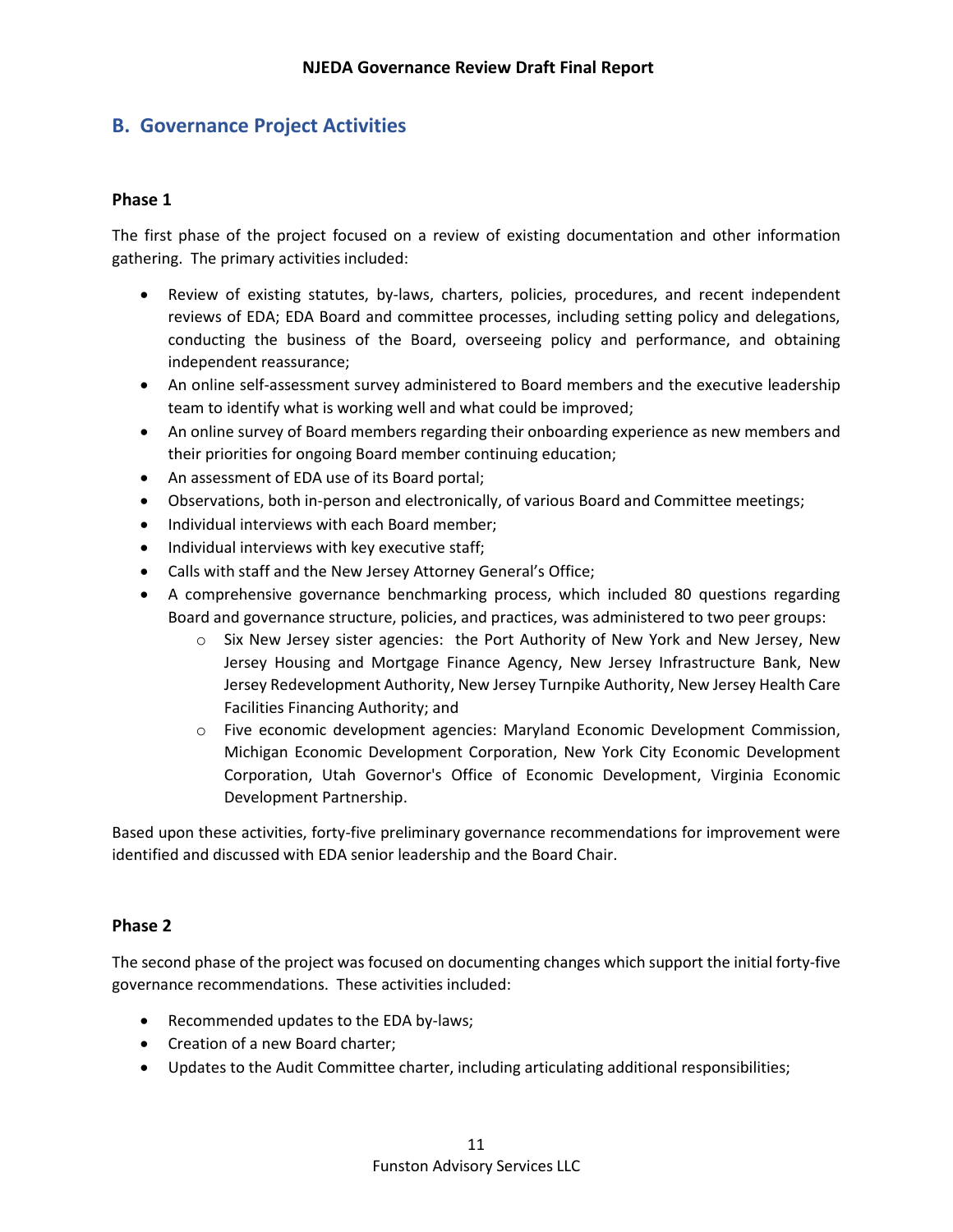- Creation of new charters for the remaining committees, including added governance responsibilities for the Policy Committee (proposed to be renamed as the Policy and Governance Committee);
- Updates to existing policies and creation of new standalone policies, including delegations; business continuity; insider training; referrals and ex parte communications; Board selfassessment and continuing education; stakeholder relations and communications; CEO performance evaluation; strategic planning; and budgeting; and
- Recommendations for improving the effectiveness of the EDA Board portal.

As mentioned, this project was started in December 2019. The original timing anticipated completion with a presentation to and discussion with the Board at a retreat in June 2020. However, the COVID-19 crisis required EDA to change priorities and thus the timeline for Phase 2 was extended and the project was completed with a presentation to the EDA Board in September 2020.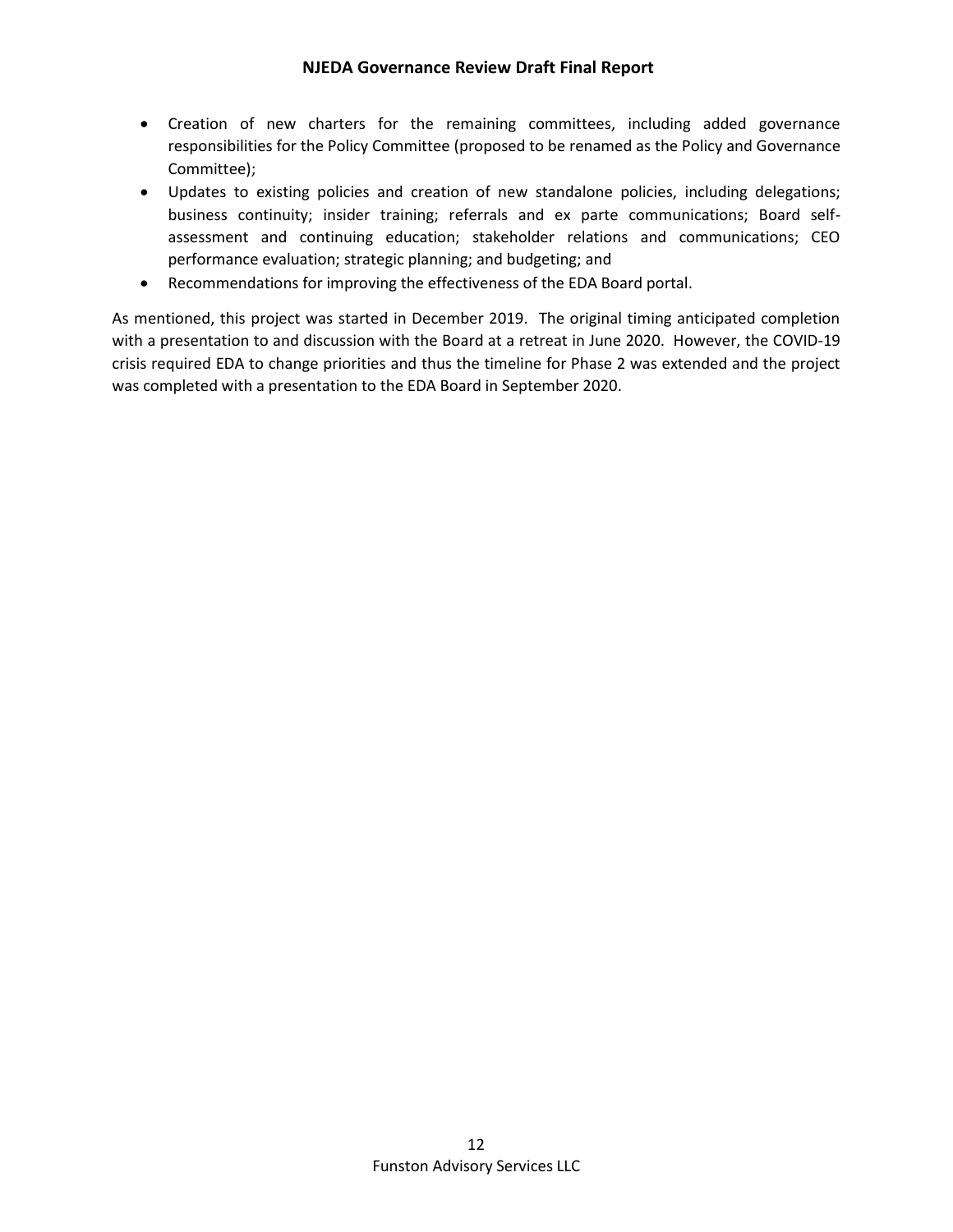# <span id="page-14-0"></span>**C. Findings and Recommendations**

The assessment of EDA's governance was organized around the five major powers held by the EDA Board, i.e.:

- 1. Conduct the business of the Board;
- 2. Set policy and delegate authority;
- 3. Approve key decisions;
- 4. Oversee policy and performance; and,
- 5. Obtain independent reassurance/verification.

For each topic identified in each power of the Board, the current observed delegation status is described, as well as observations and comparisons from the EDA peer benchmarking process and FAS experience with other public agencies. Based upon these observations, recommendations for improvement have been identified and are listed for each topic.

#### <span id="page-14-1"></span>**1. Conduct the business of the Board**

#### <span id="page-14-2"></span>On-boarding and Continuing Education

#### *Current Status:*

EDA has had an onboarding program for Board members and recently improved the program for new members who joined the Board in 2020. Based upon a Board member survey conducted as part of this project, all new Board members who received onboarding training in 2020 said they were highly satisfied, which was a higher rating than from those who received onboarding in 2018 or 2019. Some ex officio designees commented that onboarding had not been offered to them when they first started to attend Board meetings. EDA staff is to be commended for making significant recent improvements to onboarding. Onboarding should also be made available to designees of ex officio members.

There has not been a formal Board member continuing education program at EDA. Through the aforementioned survey, Board members were asked about their interests in continuing education. They all indicated they would be interested and each prioritized their specific areas of interest. While none of the ten areas listed were rated below Medium Priority on average, those topics which ranked highest were:

- 1. EDA economic transformation program;
- 2. EDA business processes;
- 3. EDA's strategy and financial plan; and
- 4. Policy and communications.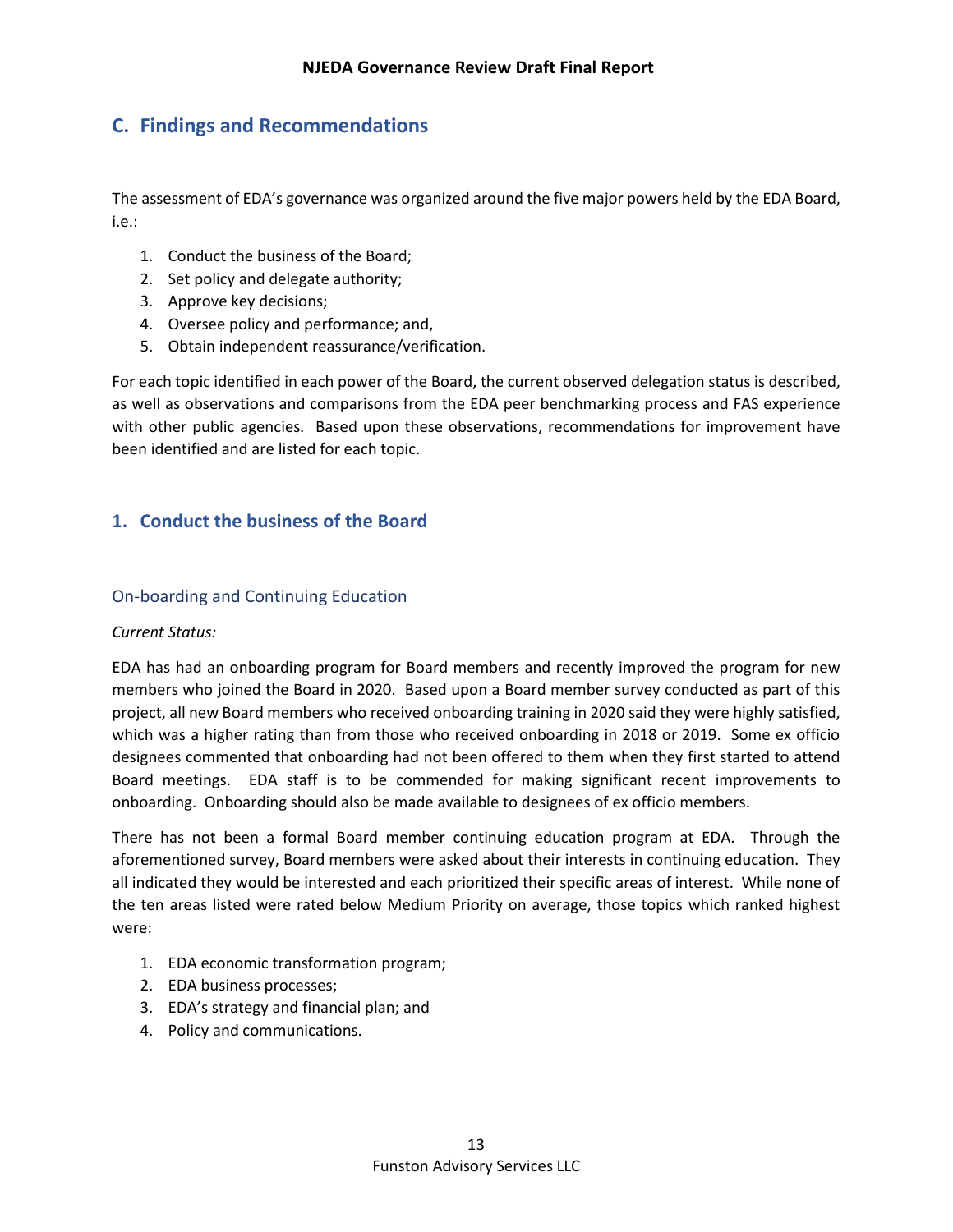Some Board members also indicated that they were sometimes unsure of the extent of EDA's authorities to award financial assistance and that they would like to be more fully informed when changes in program legislation occur.

#### *Peer Benchmarking:*

Similar to EDA, all the other economic development agencies offer new Board members a briefing session with the CEO and other agency leadership. Only one other reported that they also provide a briefing book, similar to EDA. Just one other agency reported having a formal Board continuing education policy. None of the other New Jersey agencies reported having a Board continuing education policy.

#### *Recommendations:*

- 1.1. With Policy and Governance Committee review and Board approval, the CEO and EDA staff should continue to improve and fine-tune the Board's on-boarding program.
- 1.2. With Policy and Governance Committee review and Board approval, the CEO and EDA staff should develop a continuing education process customized to each board member's needs.
- 1.3. EDA staff should ensure that the Board knows the extent of its authority to award financial assistance and to modify, withdraw or reduce awards.
- 1.4. EDA staff should ensure that the Board is kept up-to-date regarding statutory authority. This would include:
	- o A plain-language, high-level summary of the various relevant statutory or other governing authorities in on-boarding packages and briefings for new members and representatives.
	- o Briefings to the full Board explaining any changes in legislation or material legislative proposals, legal decisions, or other governing authority, as required.

#### <span id="page-15-0"></span>Bylaws and Charters

#### *Current Status:*

EDA by-laws govern administration and function of the Authority's Board and committees within the parameters of applicable law, provide for appointment of board members, scheduling of meetings, voting, quorum, appointment/election of officers, role of Authority's Chief Executive Officer (CEO), ability of the Authority to contract for professional services, and hiring of personnel. The by-laws establish committees of the Board and describe their high level roles and responsibilities. Current EDA standing committees include the Audit Committee, Director's Loan Review Committee, Real Estate Committee, Policy Committee, and the Incentives Committee; the COVID-19 Response Committee, an ad hoc committee, was created in June 2020. EDA by-laws were last updated and adopted in 2012. The By-laws, which are being updated as part of this board governance review as requested by the NJEDA, still specify responsibilities of the Chief Operating Officer, a position which has no longer exists. The updated by-laws will reflect the re-organization of the Authority.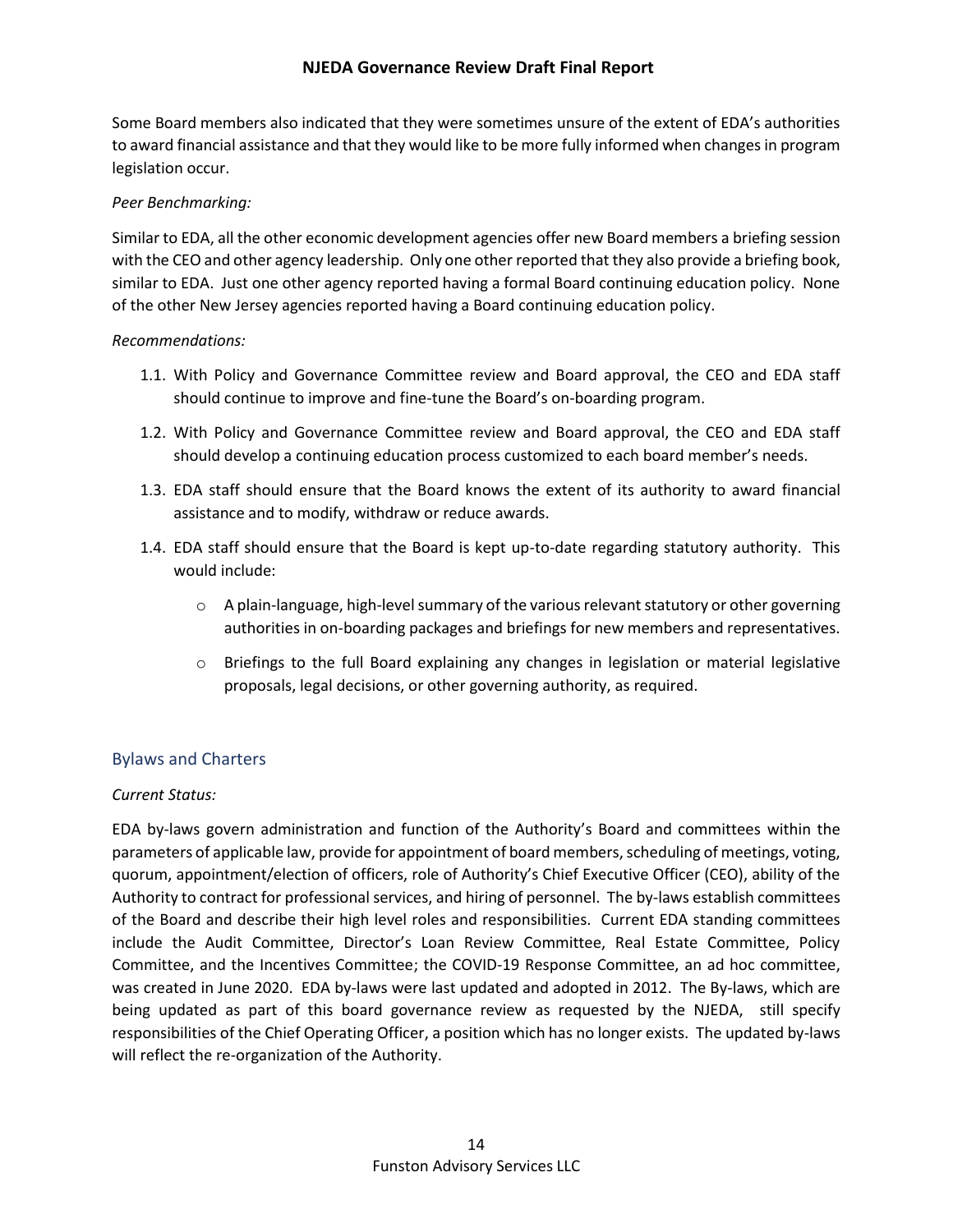Only the Audit Committee currently has a charter. It lays out the Committee's authority, responsibilities and procedures in greater detail than contained in the by-laws. As part of this board governance review, one of the EDA's requests included the creation of charters for each of the Authority's respective committees.

#### *Peer Benchmarking:*

By-laws or similar organizational governance documents are essential to functioning of an entity the size and complexity of EDA. In addition, nearly half of the peer state economic development agencies have board and committee charters (like the current EDA Audit Committee Charter) that provide detailed guidance on authority, responsibilities, and procedures. Use of board and committee charters is considered best practice because they offer a roadmap for members and can be used to facilitate board and committee evaluations. Charters are also useful for bringing new board or committee members and staff up to speed.

#### *Recommendations:*

EDA by-laws should be updated and charters established for the Board and all committees. The following provisions should be included:

- 1.5. Committee member and committee chair appointments should be reviewed and changed/affirmed as needed, but at least annually, with the Chair reporting such actions to the entire Board.
- 1.6. The Board should specify terms (e.g., two or three years) for Board officers, i.e. the Board Vice Chair and committee chairs.
- 1.7. Each committee should be comprised of less than a quorum of the Board and considered to be pre-decisional, deliberative and advisory.
- 1.8. Under the direction of the committee chair, and assisted by staff, each committee should review and provide input on proposed actions and report to the full Board on items reviewed.

Draft charters and updated by-laws are attached to this Report in Exhibit 1.

#### <span id="page-16-0"></span>Powers Held by the Board

#### *Current Status:*

Over time, the Board has adopted a number of resolutions delegating specified powers and responsibilities to the CEO or other staff. All other statutory powers granted to the Board which have not been delegated remain with the Board. Staff maintain a spreadsheet listing many of the delegations of authority approved by the Board; however, it is not comprehensive and is not shared with the Board. The Board has no comprehensive document listing what authorities have been delegated and what powers are reserved for the Board. In addition, EDA has not established a protocol to guide the Board on whether to delegate the power to set, conduct, approve or oversee its various functions.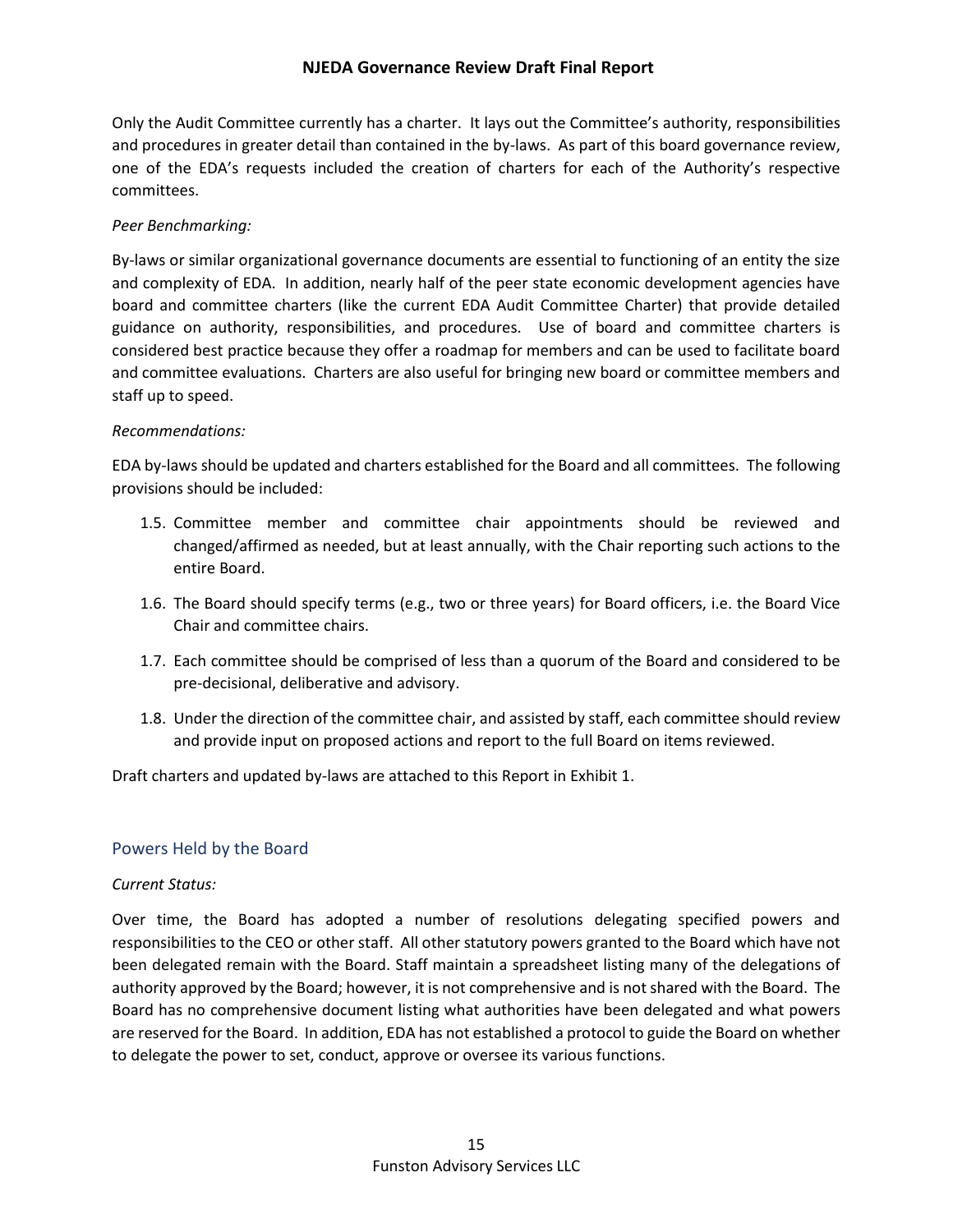#### *Peer Benchmarking:*

Three out of the five EDA peer economic development agencies reported in the benchmark survey that they have established powers reserved for their board. This provides clarity around the role of the Board and authority granted to its delegates. We believe that use of a set, conduct, approve or oversee/reassure protocol to guide the Board in defining and exercising its powers is becoming a prevailing best practice trend. These could include, for example:

- 1. Set policy and prudently delegate, e.g., set new policies, set strategies, set/approve new programs
- 2. Approve key decisions, e.g., approve budget, approve program transactions, approve annual reports
- 3. Conduct the business of the Board, e.g., select committee members, conduct the CEO evaluation, conduct the Board self-assessment
- 4. Oversee delegated authorities and obtain reassurance, e.g., oversee program performance and exception reports, oversee financial reporting, review internal audit reports, review compliance reports

#### *Recommendations:*

1.9. Through adoption of the new Bylaws, Board Charter and Delegation Policy, the Board should clarify the powers held by the Board and the authorities delegated to the CEO. There should be a delegation chart available as a resource to the Board, which details all existing delegations, including dollar or programmatic thresholds, and that is updated when delegations are added or amended.

The draft Board Charter in Exhibit 1 includes a set, conduct, approve or oversee/reassure protocol to guide the Board in defining and exercising its powers.

#### <span id="page-17-0"></span>Board Policies

#### *Current Status:*

EDA has policies, statutes and rules that provide guidance for implementation of its responsibilities. However, these governing documents have not been collected into a comprehensive governance or policy manual. In addition, there are several areas where new or more detailed policies could be put in place or current policies could be updated and integrated with EDA by-law and charter provisions.

In order to address these needs, we worked with staff from EDA and the Attorney General's Office to identify policy topics and issues that merited further attention. In addition to updating the by-laws and developing a template for Board and Committee charters, the following areas of focus for policy revisions were recognized:

- Consistent framework for program due diligence standards
- Metrics and process for evaluation of programs' success
- Strategic planning process
- Formal process for violation enforcement referrals
- Periodic independent program reviews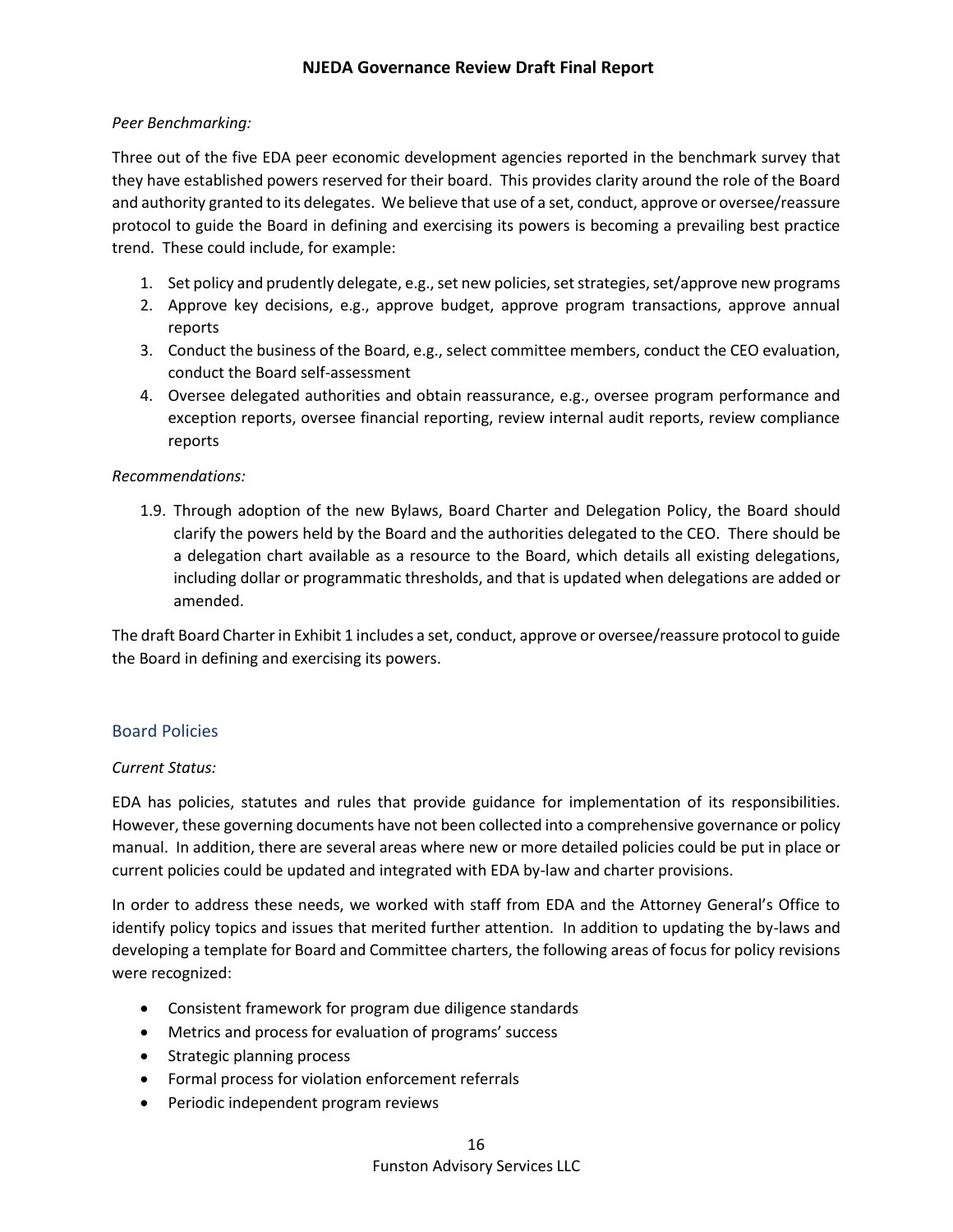- Board powers held and delegations of authority
- Board and committee officer position descriptions
- Calendar of annual Board and committee recurring agenda topics
- Documentation of business continuity plans
- Compliance with SEC insider trading restrictions
- Interested party ex parte communications
- Board member process for referral of vendors and applicants
- Board self-assessment process
- Board member continuing education
- Stakeholder relations and communications plan
- CEO performance review process
- Risk management program
- Budget development and approval process
- Process for Board-staff requests
- Regular periodic review and updates of policies and other governance documents

We have addressed each of these topics in the draft policies, charters and new by-laws contained in Exhibit 1. While EDA has not adopted its own supplemental ethics policy, ethics rules and laws found in the New Jersey Conflicts of Interest Law and in rules of the State Ethics Commission apply to the EDA Board and staff. These laws provide comprehensive ethical standards of conduct and include regular training requirements. EDA has agreed to include the Commission's Plain English Guide to Ethics Standards in its comprehensive governance manual. We believe this will provide reasonable and appropriate guidance to Board members regarding applicable ethical standards of conduct.

#### *Peer Benchmarking:*

EDA already has a slightly more robust set of policies than most of its peers. While some economic development agency peers in the benchmarking survey reported having policies similar to those of EDA, most said their policies were limited to program application due diligence standards, ethics or standards of conduct, confidentiality, and whistleblower complaints.

#### *Recommendations:*

To ensure that EDA policies set by or applicable to the Board are current, easily accessible to Board members and staff and provide consistency across turnover in Board membership and staff transitions, we recommend:

1.11 With review and advice from the Attorney General, the Board should consider adoption of updated by-laws, charters, and policies which include the provisions set forth in Exhibit 1 and provide for collection of all governance documents in a single place that is available to the Board and staff. By-laws, charters and non-confidential policies should also be accessible to the public.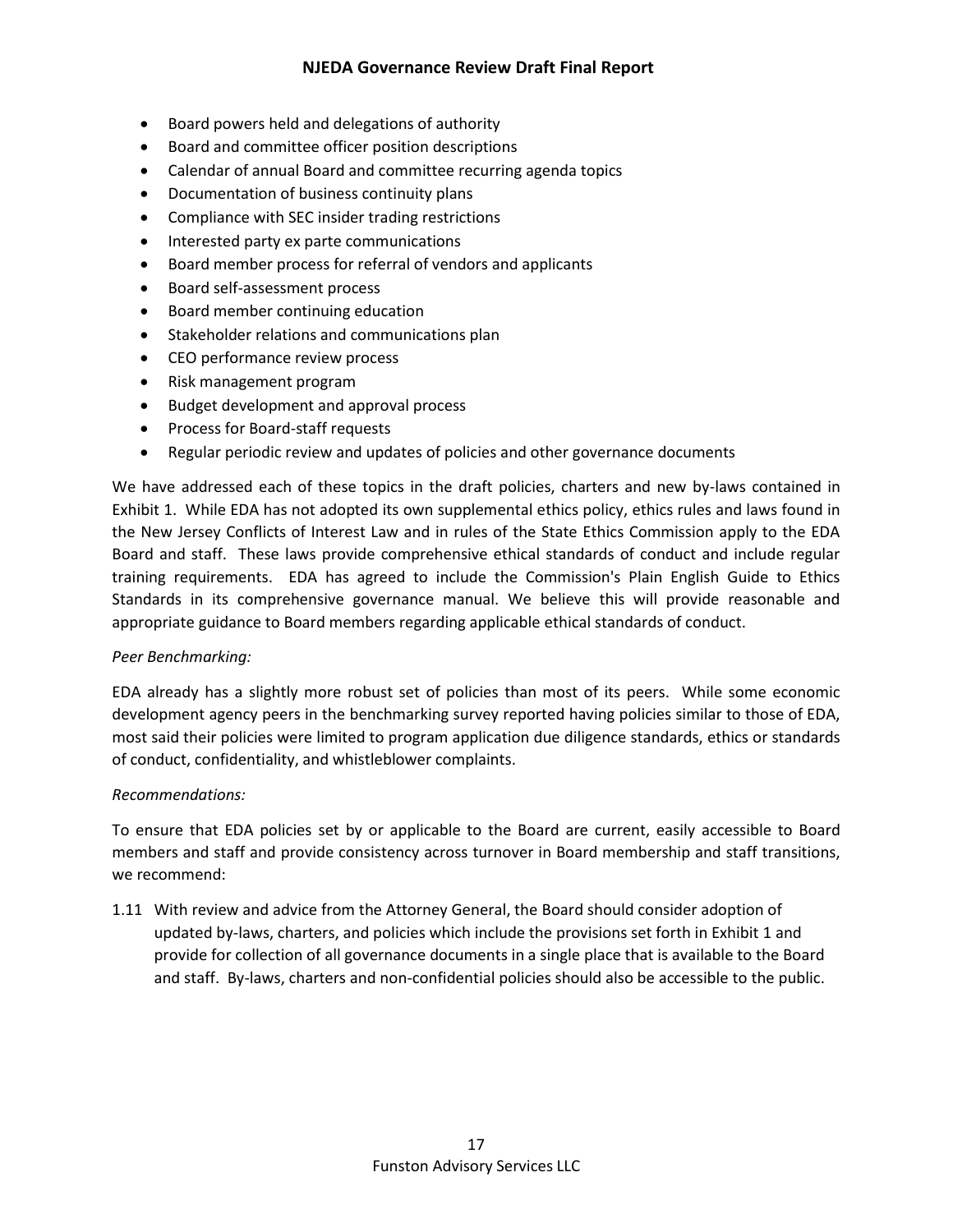#### <span id="page-19-0"></span>Committees of the Board

#### *Current Status:*

The EDA Board currently has five standing committees: three which oversee the various EDA programs (Director's Loan Review Committee, Real Estate Committee, Incentives Committee) with agendas that are primarily reviews of transactions under those programs; an Audit Committee which oversees financial operations and the external audit; and a Policy Committee which oversees policy matters. In general, Board members stated that they believe the committees are effective and that the committee meetings are useful in advising staff with respect to matters which come to the Board. Similarly, staff stated that they believe the committees are effective and provide useful input. Although the question of potential improvements to the committee structure was raised, there were no specific alternative structures suggested.

Nearly all Board members stated that they would like committee meeting materials to be available earlier to allow more time to prepare for meetings. Currently, most receive their committee meeting materials two business days before the meeting.

At the time of our Board member interviews, there was no communication from committees to the full Board about the results of their deliberations or feedback to EDA staff. Many Board members expressed frustration with not knowing what had occurred in a committee meeting until they heard recommendations from staff during a Board meeting. Subsequently, staff has begun development of a committee report template for each committee to use to report to the Board with the intent of including these reports in the Board package.

EDA Board practice has been for the staff liaison to each committee to lead the discussion with the Board regarding matters discussed in committee meetings. There has not been an active role for EDA Board committee chairs in leading the discussion at Board meetings, or in recommending to the Board Chair or EDA CEO what should be on the Board or committee agendas. Several committee chairs indicated that they did not have a clear understanding of their role since they were not involved in setting the agenda or leading the discussion.

Like most boards, the EDA Board has an annual cycle for items such as budget approval and reporting to the Governor's Office and Legislature. However, there is not an overall Board and committee calendar for the year which identifies a schedule for specific topics the Board wishes to address, nor is there a workplan for the committees. Generally, staff sets the agenda for each Board and committee meeting and Board members participate. This is consistent with comments from a number of Board members that EDA is a staff-driven organization.

#### *Peer Benchmarking:*

The New Jersey peer agencies have, on average, three Board committees. All have an Audit Committee, three of the six have a Finance Committee, and two have a Governance Committee. The peer economic development agencies, on average, have four Board committees each. Most have an Audit Committee, and others which at least two of the five reported include: Executive; Governance; Personnel/ Compensation; and Strategic Planning. As most of the peer agency Boards do not approve a significant number of transactions, they generally do not have program-related committees.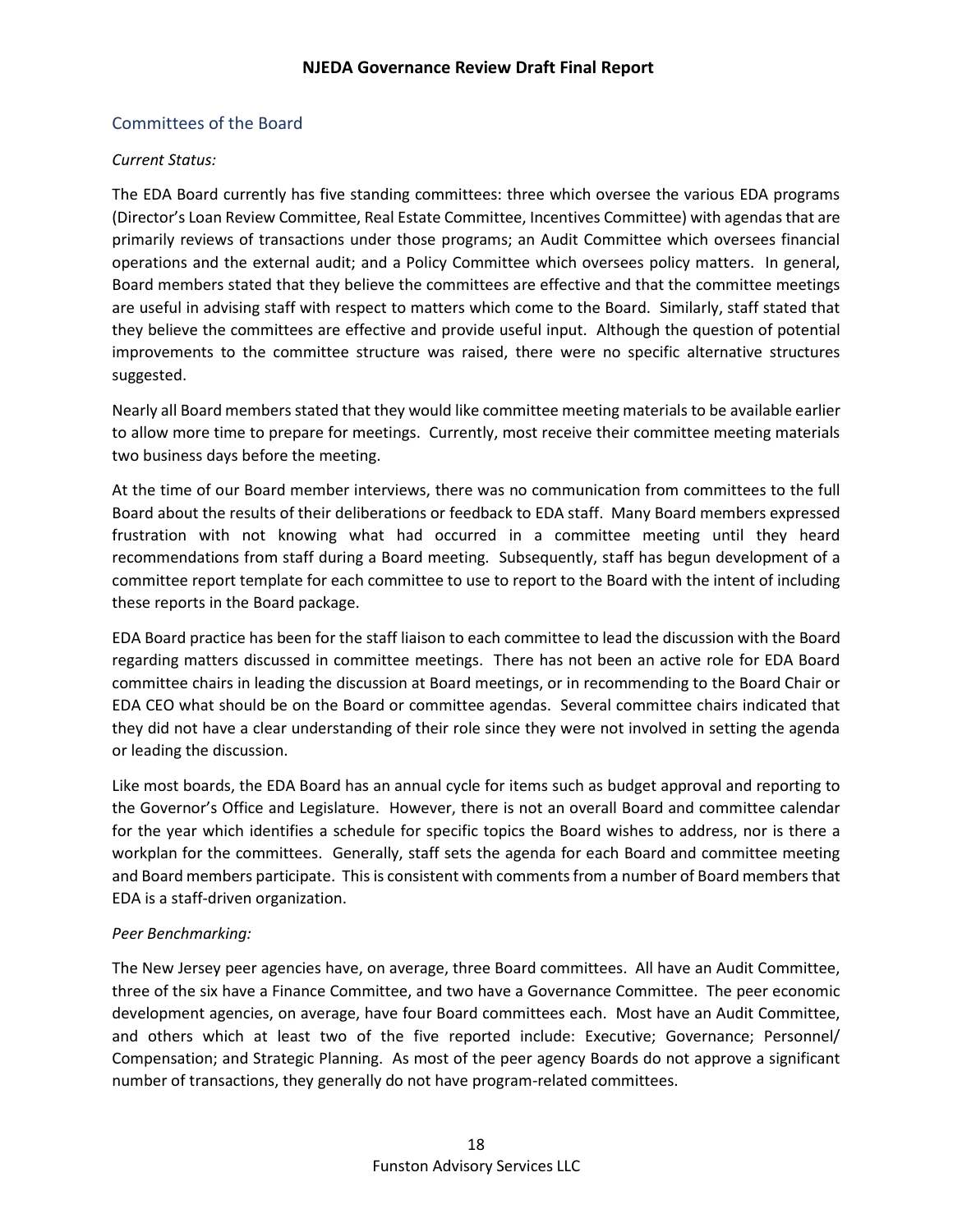All of the peer New Jersey agencies provide committee meeting materials to members earlier than EDA. All but one send materials at least five business days in advance of committee meetings. Similarly, three of the five economic development agencies provide materials at least a week in advance. Board meeting materials at EDA are somewhat larger than most of the other economic development agencies.

As one of only two economic development agencies or peer New Jersey agencies to use a board portal, EDA is leading practice; however, there is room for improvement in utilizing the capabilities of the portal, including providing committee materials and reports to Board members earlier in the process, as well as making charters, by-laws, policies, delegations and other standing materials easily accessible through a "resources" file on the portal.

Among peer economic development agencies, committee meetings at all but one are led by the committee chair. Similarly, at all the other economic development peers and most New Jersey peers the committee chair provides an oral report to the full Board regarding results of committee deliberations.

#### *Recommendations:*

- 1.11 Modify the committee structure and responsibilities and document in new committee charters:
	- $\circ$  Programs: The Policy and Governance Committee, with assistance from staff, should review and provide input to the Board regarding changes in the program-related committee structure (Director's Loan Review Committee, Real Estate Committee, Incentives Committee) to better align EDA program oversight, particularly as pilot programs mature and legislation requires new or revised programs.
	- $\circ$  Audit Committee: The Audit Committee responsibilities currently include finance and external audit and should be expanded to include oversight of internal audit, compliance, and risk, participation in the independent auditor procurement process and approval of internal audit, compliance and risk assessment plans and reports. See proposed Audit Committee Charter for further details.
	- $\circ$  Policy Committee: The Policy Committee responsibilities should be expanded to include governance-related topics; rename the committee the Policy and Governance Committee. See proposed Policy and Governance Committee Charter for further details.
- 1.12 Committee books should be available (through the Board portal) to all Board members at least five business days prior to meetings.
- 1.13 EDA should develop a template for committee reports, and after each committee meeting, staff should prepare a Committee report to the full Board, which should be approved by the Committee Chair, prior to distribution to the Board. The template should be in two parts: A public summary to be presented to the Board in open session, and a non-public set of back-up documents for any privileged or confidential information relating to specific transactional improvements. Efforts should be made to use the Board portal to reduce the size and complexity of Board meeting materials, while maintaining the ability to access back-up materials through the Board portal.
- 1.14 Committee reports should be maintained in the Board portal so that all Board members have ready access.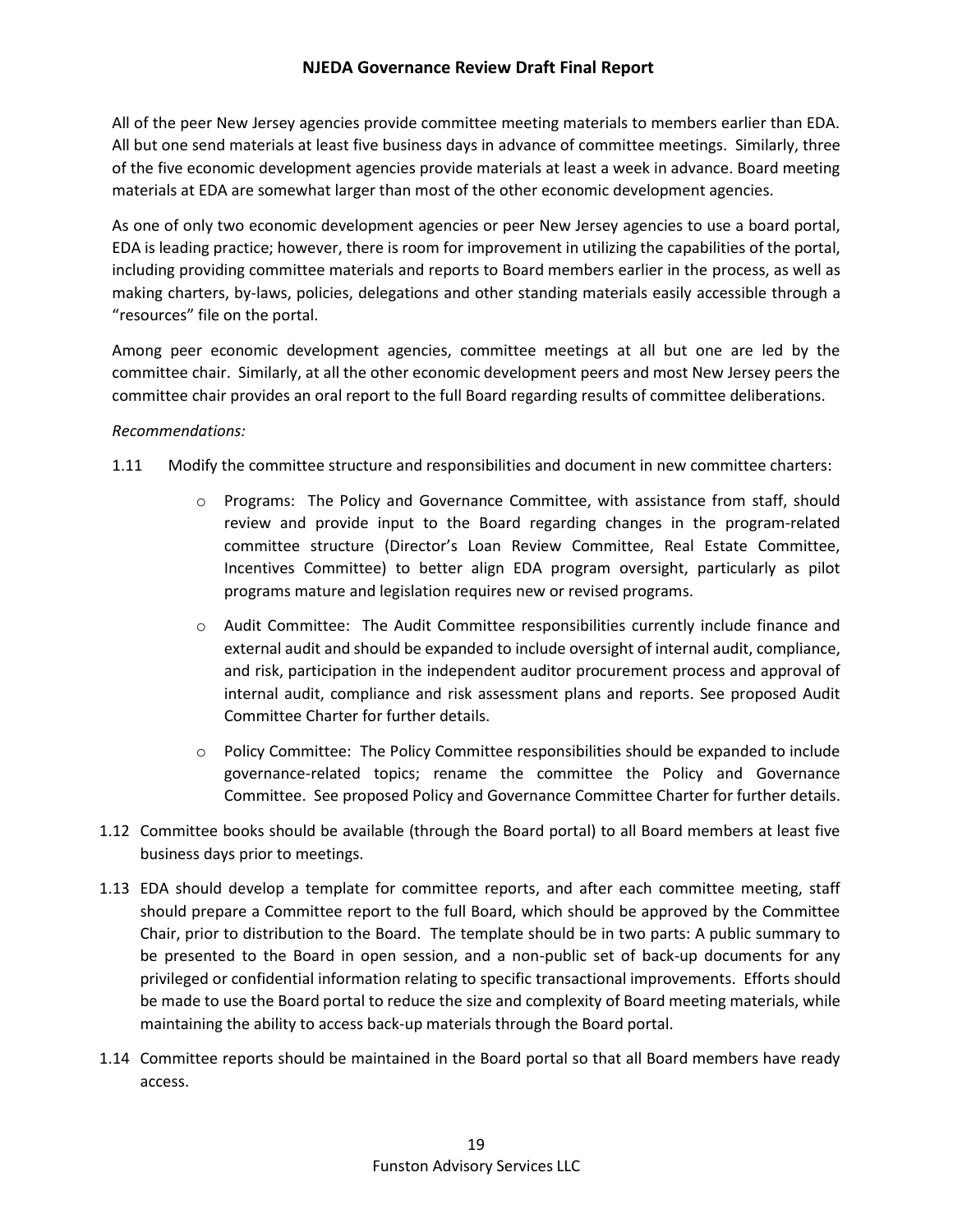- 1.15 Each Committee Chair, or in the chair's absence, another member of the Committee, should be responsible for reporting out from the Committee to the full Board.
- 1.16 Annually, each Committee (working with staff) should approve a prioritized annual calendar and work plan; these work plans should be presented to the full Board at the Board meeting following the Committee approval to help the full board to understand and balance the schedule of the committee and the expected workflow. The work plans should be maintained in the resources section of the Board portal.

#### <span id="page-21-0"></span>Board Operations, Leadership and Decision-Making

#### *Current Status:*

There is not currently a formal process for the Board and committee chairs to plan the strategic agenda for the upcoming year and ensure that each committee's activities are coordinated with that of the Board. The Board relies on staff to bring forward most agenda items.

In some interviews with Board members, it was mentioned that there is not a formal process to ensure that questions or requests from Board members in both Board meetings and committee meetings are tracked to ensure follow-up. As a result, at least one Board member stated that he had received no response to a request he had made more than once.

#### *Peer Benchmarking:*

Based upon FAS experience with numerous other public sector organizations, it is leading practice to have a multi-year Board calendar when there are programs and other activities which have a long-term time horizon. This multi-year strategic agenda calendar is then used to help coordinate when specific committee activities need to occur in order to be prepared to support Board decisions in a timely fashion.

It is also a leading practice to have a defined process for documenting and monitoring follow-up to Board member requests and questions which cannot be answered during a Board meeting. Typically, a senior staff person is assigned responsibility for this task, and the Board Chair and CEO monitor progress and report back to the Board as requests and questions are responded to.

In some jurisdictions, requests from Board members are called "matters arising" and given numbers, such as MA 1. The matters arising are then included in the following Board or Committee meeting agendas until resolved. This also allows the Board Chair and CEO to prioritize Board member requests if they require significant time and attention and to advise the Board member on any follow up actions.

When ad hoc requests from Board members are made outside of Board or Committee meetings to individual staff members, based upon FAS experience with other public agencies, leading practice is to maintain a log of all Board member requests. The log should be provided to the Board Chair periodically to ensure the Chair is aware of demands on staff and issues being examined.

#### *Recommendations:*

1.17 The Board Chair should review each committee's annual workplan to ensure there are no gaps or redundancies.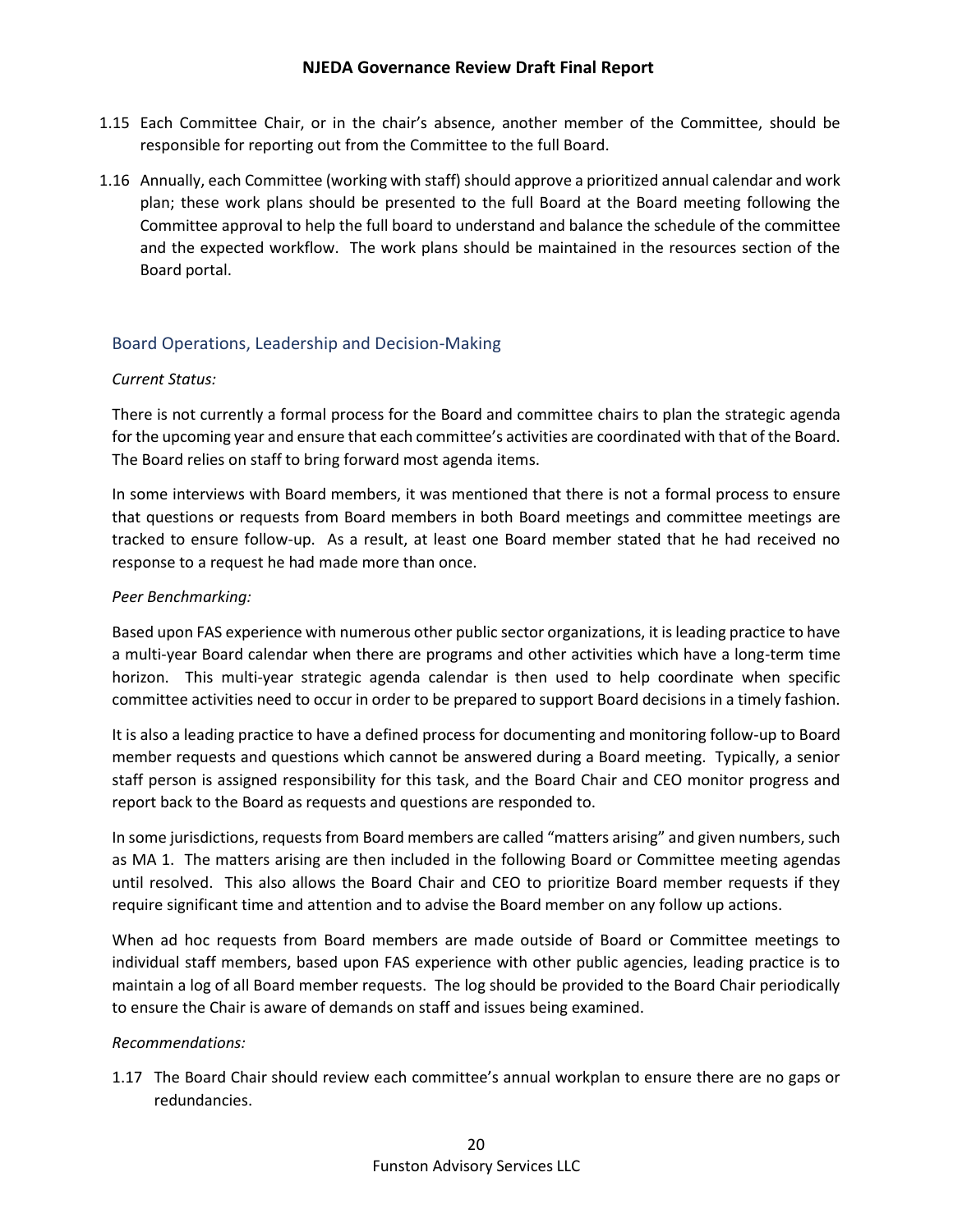1.18 All requests from board members should be coordinated through the Director, Board Governance to manage priorities for staff follow-up from both Board meetings and committee meetings. The Board Chair should be made aware of the status of ad hoc requests from Board members.

#### <span id="page-22-0"></span>Communications With and Within the Board

#### *Current Status:*

EDA has acquired a leading board portal software package which is used to provide Board package materials to Board members electronically.

Usage of THE Board portal among Board members appears to be very mixed based upon our interviews. Several ex officio members stated that they do not use the Board portal but have staff print out all materials for them. Several designees stated that only the Board member had access to the Board portal and that they could not, therefore, use it. Several members who do use the Board portal suggested user improvements would be helpful.

During this project, EDA staff were working with the Board portal vendor to identify opportunities to configure the software to be more responsive to Board members' needs.

#### *Peer Benchmarking:*

Among the peer group, EDA is one of only two agencies to use a board portal. Based upon FAS experience with other public sector organizations, however, a board portal has become prevailing practice. Leading practice is to utilize the board portal to provide a single digital repository of most information a Board member will need to do their job including, for example, Board and committee charters and policies, materials from prior board meetings, and program information, in addition to the current meeting Board book.

#### *Recommendations:*

1.19 Significantly improve the use of the Board portal:

- $\circ$  Make Board books available at least five business days in advance of each meeting.
- $\circ$  Provide access to the Board portal to all Board members and their designees.
- $\circ$  Reports from all committee meetings which have occurred since the last Board meeting should be posted to the Board portal at least five business days in advance of each Board meeting or subsequent committee meeting.
- $\circ$  Committee reports should be made available to all board members upon posting.
- $\circ$  Push notifications should be issued to alert all Board members when Board and Committee reports / materials are available.
- o As new by-laws, charters and policies are developed, they should be made available in the Board portal to ensure Board members can easily access them.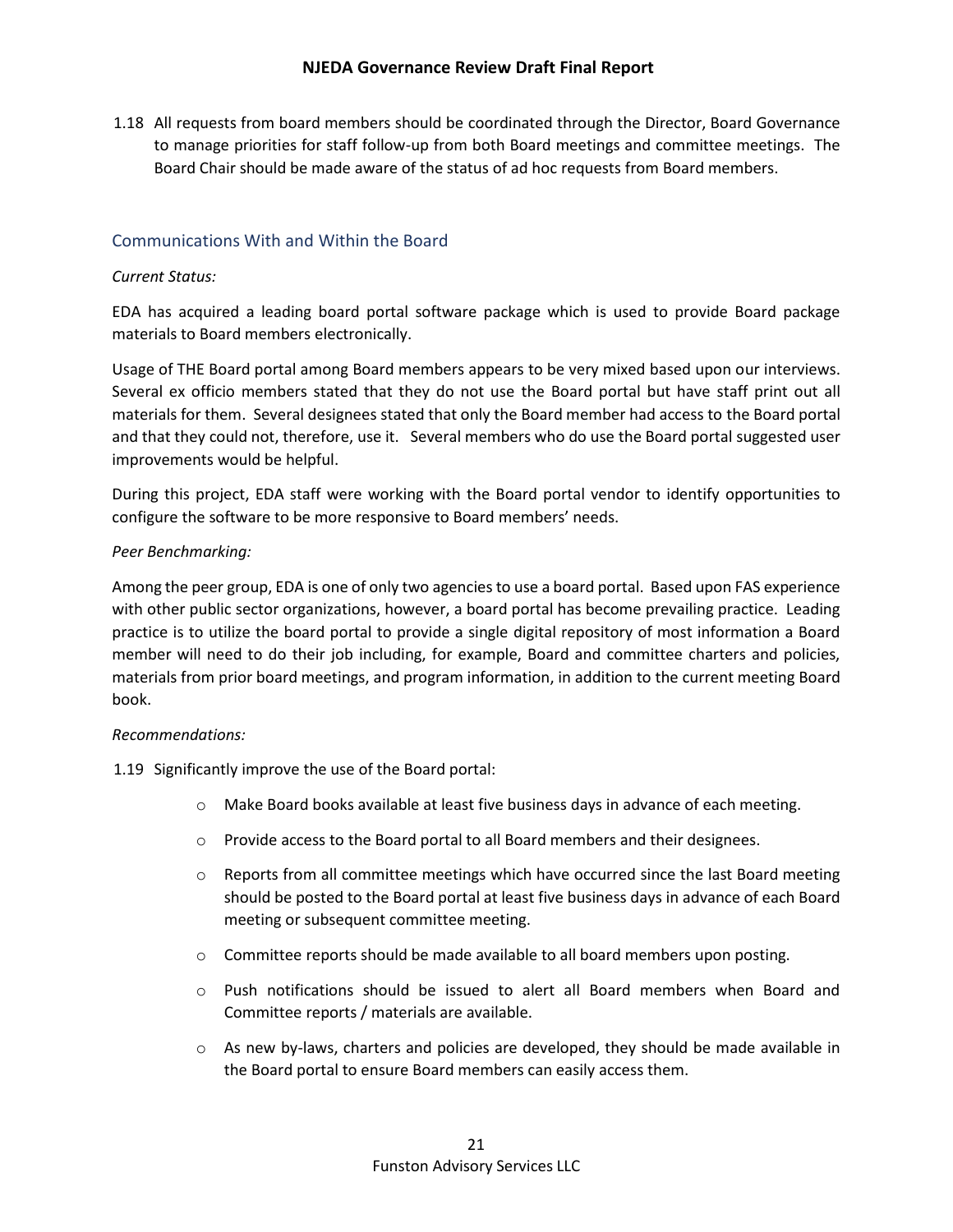$\circ$  EDA should make its specific needs known to the Board portal vendor and then work with them to implement the required functionality. The Board should designate a member of the executive staff to be the project leader.

#### <span id="page-23-0"></span>Meetings Agendas

#### *Current Status:*

The typical EDA Board agenda follows a consistent template:

- 1. Board business (e.g., public notice, roll call, minutes approval)
- 2. Chairman's report
- 3. CEO's report
- 4. Authority matters (e.g., new programs, budget approvals, annual report, investigative reports, program improvements, contract approvals)
- 5. Program approvals:
	- Office of Economic Transformation
	- Incentives
	- Bond Projects
	- Loans/Grants/Guarantees
	- Real Estate
- 6. Board memorandums (e.g., reports on delegated actions)
- 7. Public comments
- 8. Executive session
- 9. Adjournment

The EDA Board does not currently utilize consent agendas and addresses every item on the agenda during each meeting.

#### *Peer Benchmarking:*

The EDA Board agenda-setting practices are consistent with many other agencies. However, there is not an explicit section for oversight items. Based upon FAS experience, leading practice is to follow a consistent structure, similar to the current EDA approach but to prioritize based upon the different types of Board powers. For example, a more prioritized approach could be:

- 1. Board business
- 2. Chairman's report
- 3. Committee reports
- 4. CEO's report
- 5. Set policy and delegate (including new programs, governance policy, strategy, etc.)
- 6. Approve key decisions
	- Budgets, contract approvals, annual reports, etc.
	- Program approvals
- 7. Oversee delegated activities
	- Reports on delegated actions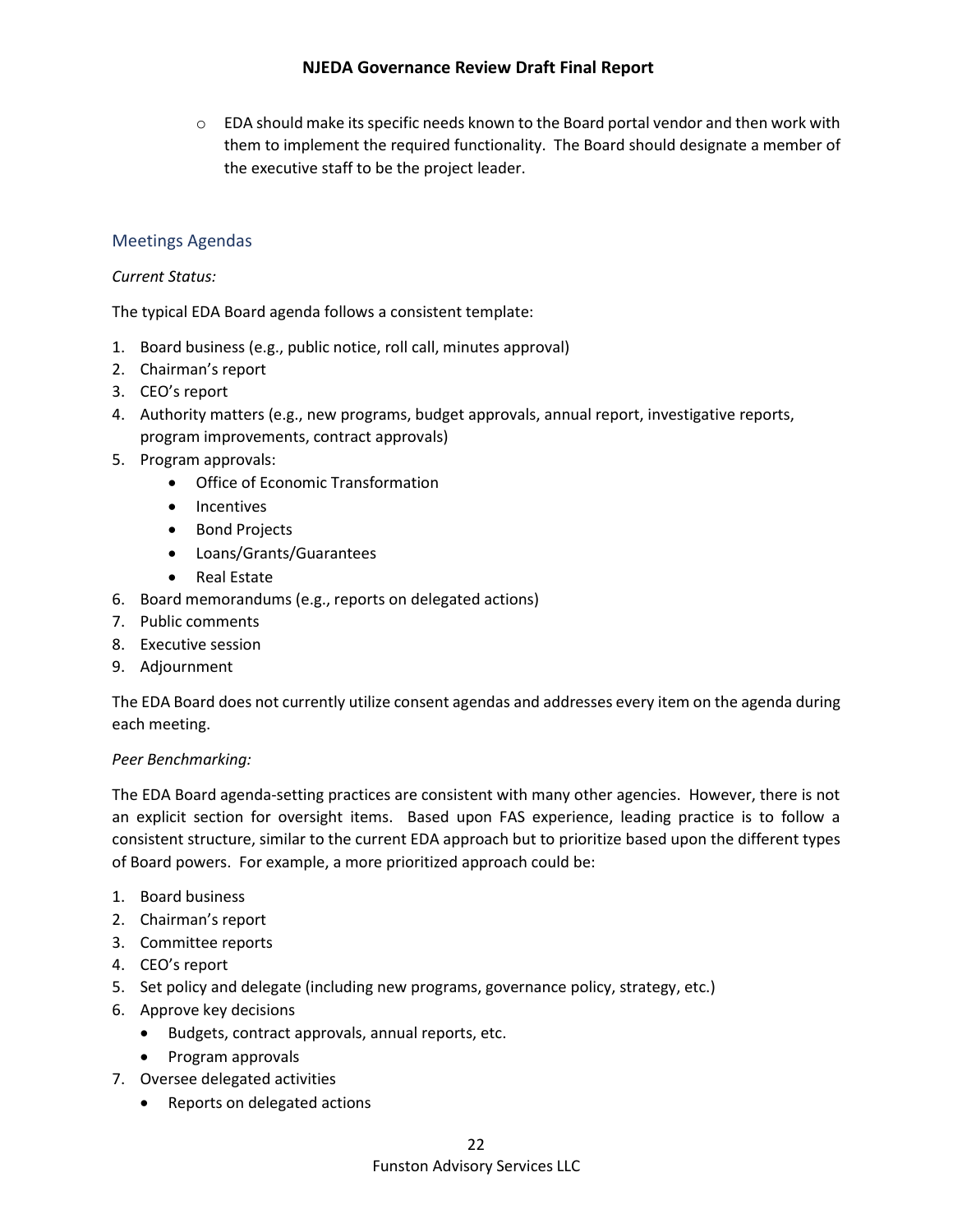- Performance exception reports
- Periodic program reviews
- 8. Independent reassurance
	- Investigative reports
	- Internal audit and compliance reports
	- Other third-party reports
- 9. Public comments
- 10. Executive session
- 11. Adjournment

Many public agencies utilize consent agendas in order to streamline meeting procedures and utilize Board time more effectively. A consent agenda groups routine business and reports and allows the Board to approve items included in the consent agenda group together without discussion or individual motions. If any Board member requests discussion on a consent agenda item, it is removed from the consent agenda and addressed separately by the Board. Types of items typically included in the consent agenda are meeting minutes, committee reports, and other non-controversial items.

#### *Recommendations:*

- 1.20 Revise the standing Board agenda to be organized by the powers held by the Board.
- 1.21 Consider utilizing a consent agenda for items of Board business and approvals which do not have policy implications and would not typically require discussion, unless separate consideration is requested by a Board member. Combined with the recommendations regarding instituting committee reports (3.8, 3.13, 3.14, 3.15), some routine program approvals could be moved to consent agendas based upon committee guidance. Together with clarifying and updating delegations of authority and compliance plans, this should enable the Board to focus less on ordinary transactional items and more on policy setting, performance oversight and strategic planning. It should make Board meetings more efficient and might enable the Board to consider the goal expressed by some members to meet less frequently.

#### <span id="page-24-0"></span>**2. Set Policy / Delegate Authority**

#### <span id="page-24-1"></span>Strategic Planning

#### *Current Status:*

EDA is guided by the State Economic Development Plan which also includes other agencies in its scope. This document was last presented to the EDA Board during their November 2018 meeting.

EDA does not currently have a strategic plan specifically for the agency. Historically, EDA has prepared plans annually. In 2018 and 2019, EDA relied on the State Economic Development Plan. Although staff began the strategic planning process in early 2020, the COVID-19 crisis derailed the process because of the extraordinary economic impacts on the State, the fiscal impacts on the Authority, and the reallocation of resources to implement programs to address those impacts. During interviews with Board members,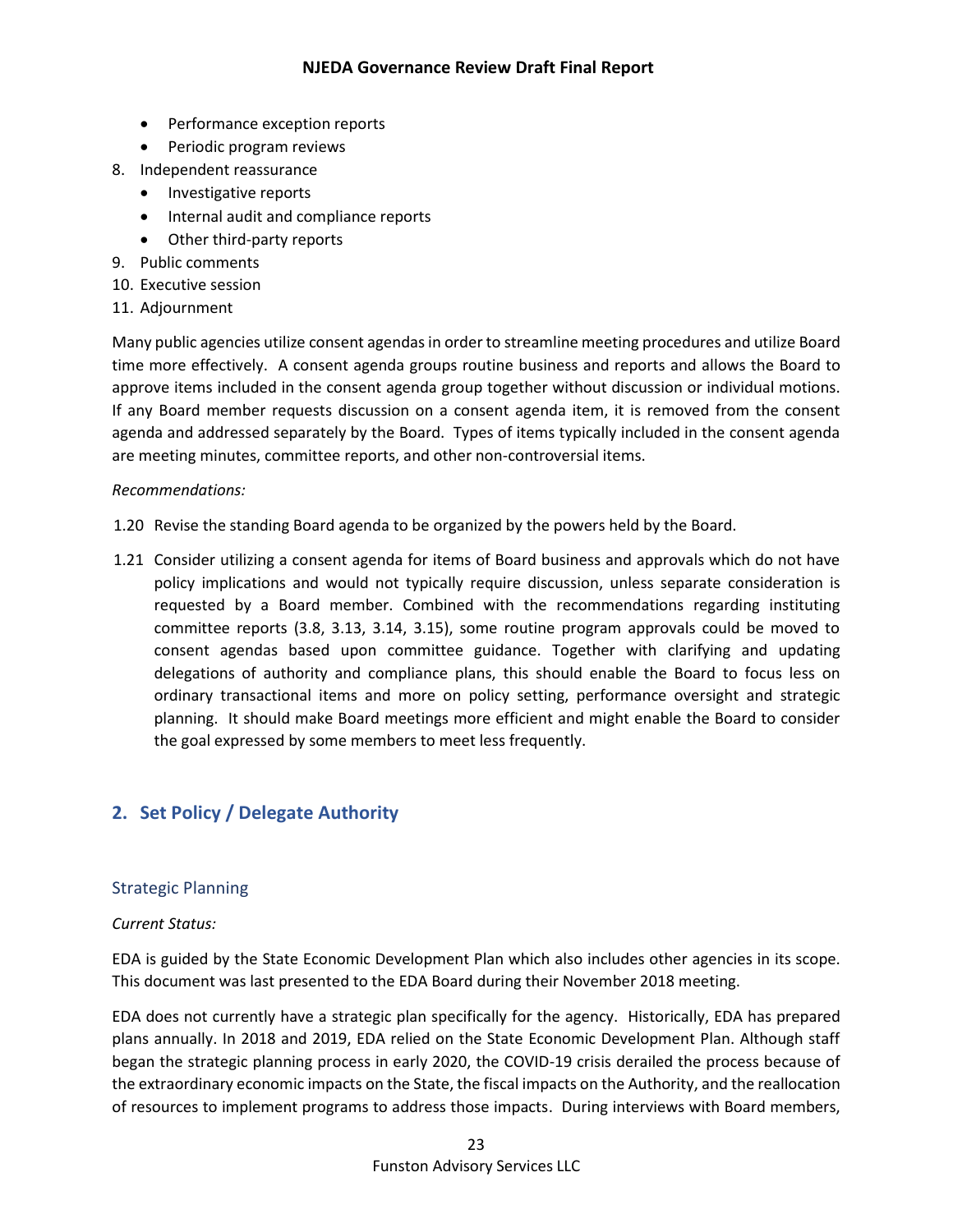some stated that EDA strategy is effectively set through legislation and directives from the Governor's Office. However, others said they desired more Board involvement with developing EDA internal strategies, identifying synergies between programs, and setting agency strategy for successful implementation of the legislative and executive priorities. In addition, some Board members wanted greater involvement in setting EDA's internal policies, such as due diligence standards, risk tolerances, and performance metrics.

#### *Peer Benchmarking:*

Peer economic development agency boards generally appear to be more involved in developing their agency's strategic plan than EDA. Of the five peers in the benchmark study, four Boards approve their agency's strategy; one stated that the Board develops the strategy with staff, one Board provides input into the strategic plan, one Board approves the plan, and two Boards review the plan.

#### *Recommendations:*

- 2.1. Develop a planning process which effectively engages the Policy and Governance Committee and the full Board with the CEO and Staff in approving EDA's strategic direction so as to support the State Economic Development Plan.
- 2.2. The Board should periodically (e.g., semi-annually or annually) monitor progress against the goals and objectives of the strategic plan.

#### <span id="page-25-0"></span>Powers Delegated to the CEO

#### *Current Status:*

Although the EDA has by-laws, it has not comprehensively defined the powers or authorities that are held by the Board, i.e., those decisions that only the Board can make. Thus far, based upon guidance from the Attorney General's office, the approach has been that any power not delegated remains with the Board. But there has been little Board-level discussion of appropriate levels of delegation.

The EDA Board has granted significant internal operating authority to the CEO through the by-laws. Key provisions include the CEO's leading the agency with respect to internal operations and policy, legislation, governance, and strategic initiatives.

Delegations to the CEO for program responsibilities are contained in multiple documents and are difficult to quickly identify. Leading practice is to have all delegations in one document for clear articulation of responsibilities and accountabilities. It also facilitates Board and staff awareness, so as to fine-tune delegation levels and conditions.

EDA also is unusual in including delegations to the President and Chief Operating Officer (currently a vacant position) in its by-laws. Having more than one direct operating report is a lagging practice because it leads to potential confusion and diffusion of accountability. Prevailing practice is to have a single direct operating report to the Board for clarity of responsibilities and accountability.

Many Board members stated in interviews that they believed a greater degree of delegation to the CEO regarding ordinary program transaction approvals would be appropriate. Several cited the approval of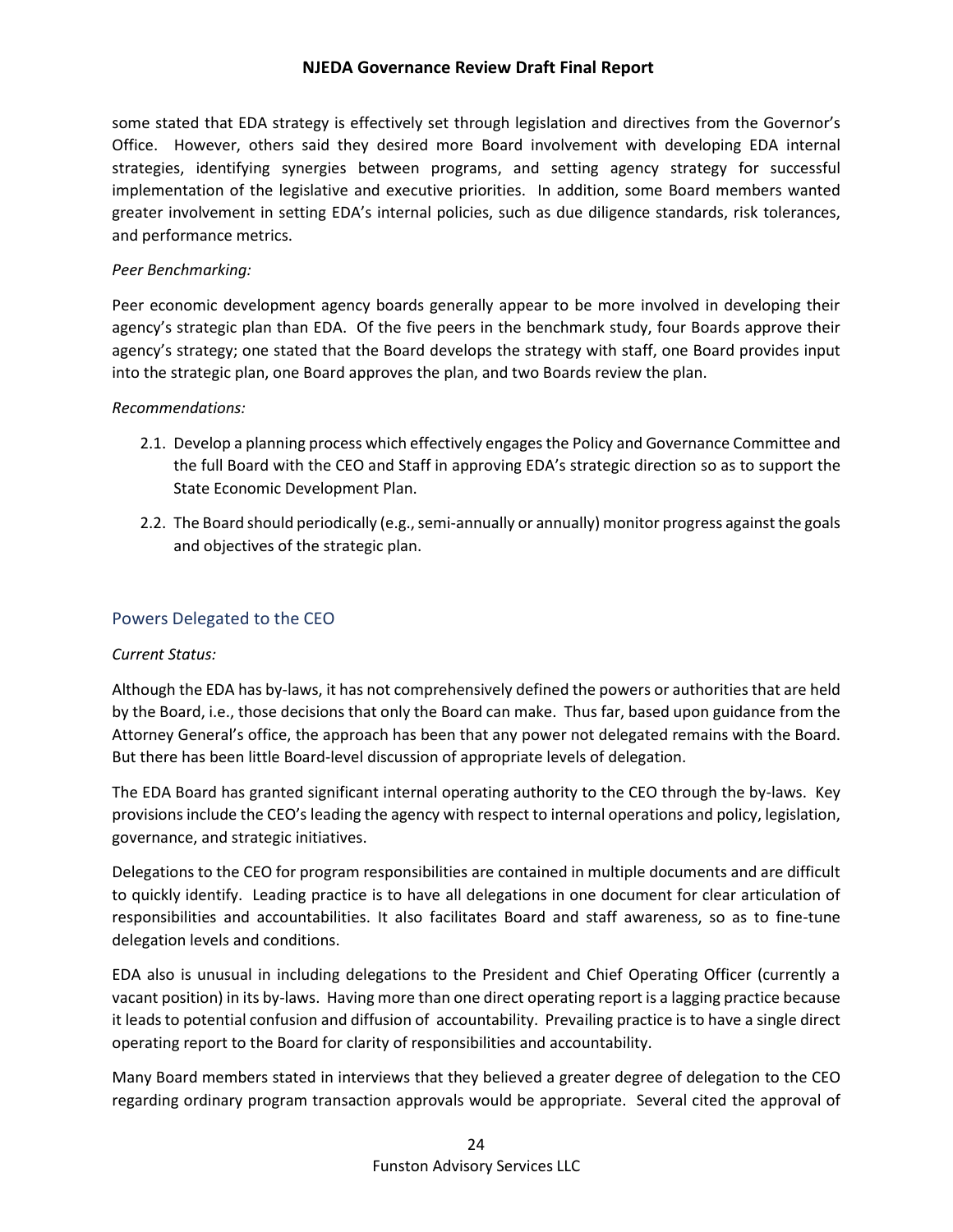funds for fuel storage tank removals as an example. The Assistant Attorney General advised that while additional delegations for program transaction approvals are allowable, the Board cannot delegate policy decisions to staff. Therefore, delegations should be specific enough to avoid unintentionally having staff create policy through the approval process. One practical result of that limitation is that it may be more difficult to delegate transaction approval powers for new programs, which are less defined, and where transaction approvals might be policy-making, unless "bright line" criteria can be established by the Board.

One result of the current limited level of delegation for program transaction approvals is the need for monthly Board meetings and limited time to discuss overall program performance and other more strategic issues. Over time, increased delegation to the CEO could provide more Board discussion time for program oversight, performance, and strategies, and perhaps also allow the Board to consider meeting less frequently.

The EDA Board has historically not had a formal process for evaluating the performance of the CEO and has not provided formal performance feedback or reviewed compensation levels. Although the hiring of a new CEO is recommended by the Governor, the Board must approve the selection and set compensation.

#### *Peer Benchmarking:*

Three of the other five peer economic development agencies, and all of the New Jersey sister agencies, have a formal policy or charter which defines the powers reserved for the Board.

None of the other economic development agency Boards have another operating report besides the CEO; two have the head of internal audit reporting to the Board, but no other operating executives. Similarly, the other New Jersey agencies only have internal audit, ethics, or general counsel as a direct report besides the CEO.

With respect to hiring of consultants and other outside experts, delegation to the CEO by the Board is a prevailing practice.

Most peer economic development agency boards do not approve routine transactions, i.e., tax incentives, bonds, or grants, as long as they meet program guidelines, unless they represent very significant amounts or are exceptional for some other reason. The role of the EDA Board appears to be more focused on transactional approvals than most other similar agencies.

Among the five other economic development agencies in the peer benchmark study, only one other agency board meets monthly. Two generally meet quarterly and two bi-monthly. This is consistent with the greater level of delegation seen at other agencies.

Most of the economic development agencies and sister New Jersey agencies do not have a formal process for evaluation and feedback to the CEO. However, based upon FAS experience with other public agencies, it is leading practice for the Board to have an annual structured process, to both evaluate CEO performance and to assess and award compensation.

#### *Recommendations:*

2.3. The Board should define the powers held by the Board in a Board charter.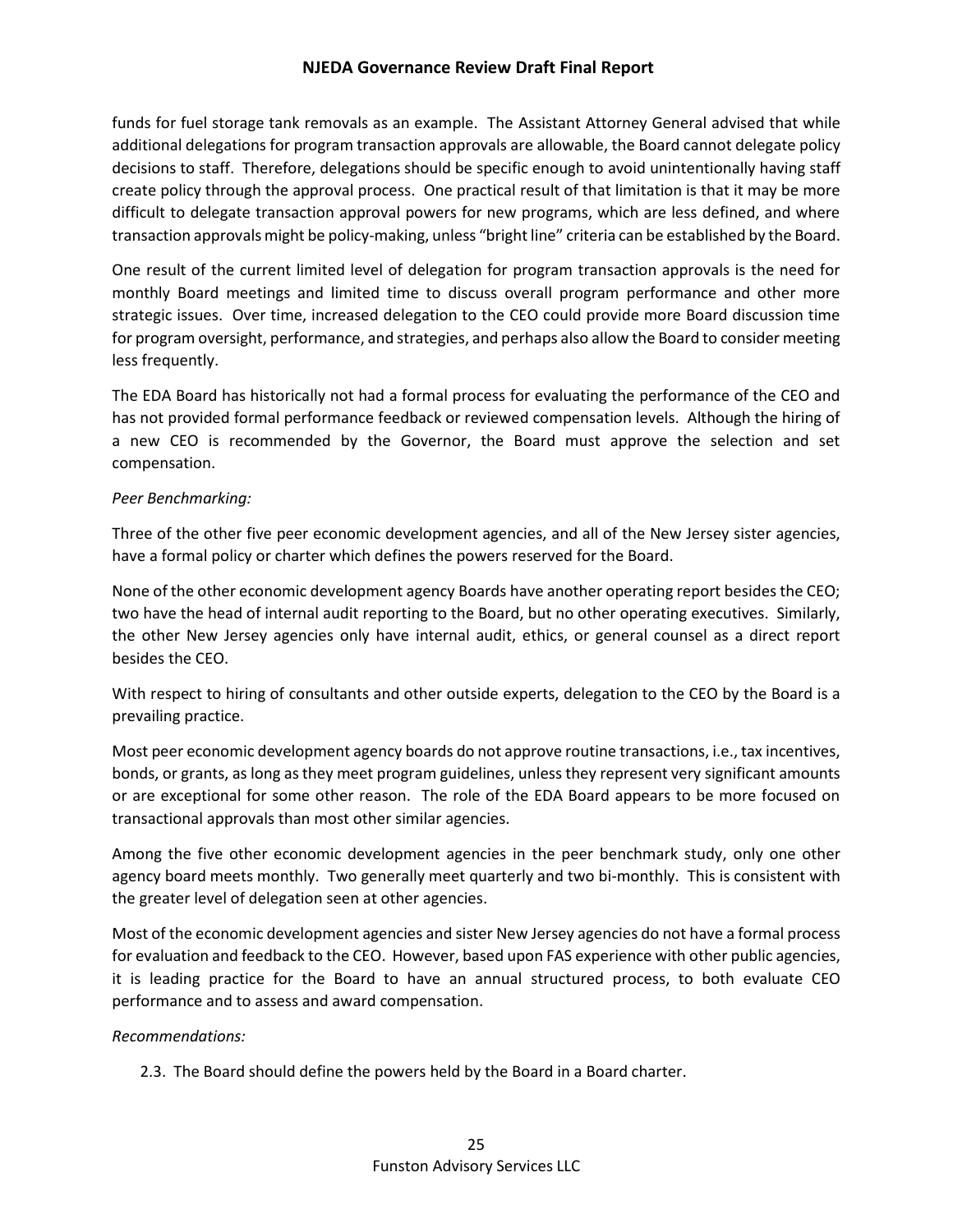- 2.4. Any delegations from the Board, with the exception of delegations to specific assurance/reassurance functions (e.g., internal audit, compliance, etc.), should be to the CEO, who in turn should be granted the authority for further delegation, as appropriate and allowed by the Board.
- 2.5. The Board should continue to set policy, consistent with established New Jersey law and precedent, but may delegate programmatic transactional approval/rejection decisions to the CEO, subject to any conditions the Board may desire, such as dollar thresholds and/or meeting defined criteria or minimum scoring thresholds. The Board may change, revoke, or add delegations at any point, and should review the efficacy of the delegation terms and conditions at least biennially.
- 2.6. The Board should, with input from the CEO and relevant committees, review the current thresholds for approval by the Board/each Committee to determine whether more authority can be prudently delegated to staff.
- 2.7. The Board should develop a process for an annual CEO performance evaluation, and other direct reports, if appropriate, and review CEO compensation annually.

#### <span id="page-27-0"></span>Board Member Appointments

#### *Current Status:*

The New Jersey Economic Development Authority Act provides for eight appointed members of the public to serve three year Board terms and to be eligible for reappointment. Staggered terms are provided for Board members who are appointed by the Governor. However, delays in making appointments results in long periods where members continue on the Board after their term has expired until they are replaced. This can result in a substantial portion of the Board being replaced at one time when the holdover Board members are finally replaced.

It is also worth noting that current practice is for the term of new appointments made when Board members hold over past expiration of their original term to be limited to remainder of the holdover term. While not a change in practice, we have inserted a reference to this practice in the new by-laws contained in Exhibit 1.

#### *Peer Benchmarking:*

Among the six New Jersey sister agencies, all but one have staggered terms for appointed members. Similarly, among the peer development agency group, all but one have staggered terms. Staggered terms for appointed board members is a prevailing practice with most public agency boards because it reduces discontinuity of board experience, improves institutional memory, and provides for more effective onboarding of new members.

#### *Observations:*

We note that delays by the Governor in filling Board positions after expiration of a member's term can frustrate statutorily designed EDA governance practices. Leaving holdover Board members in office for an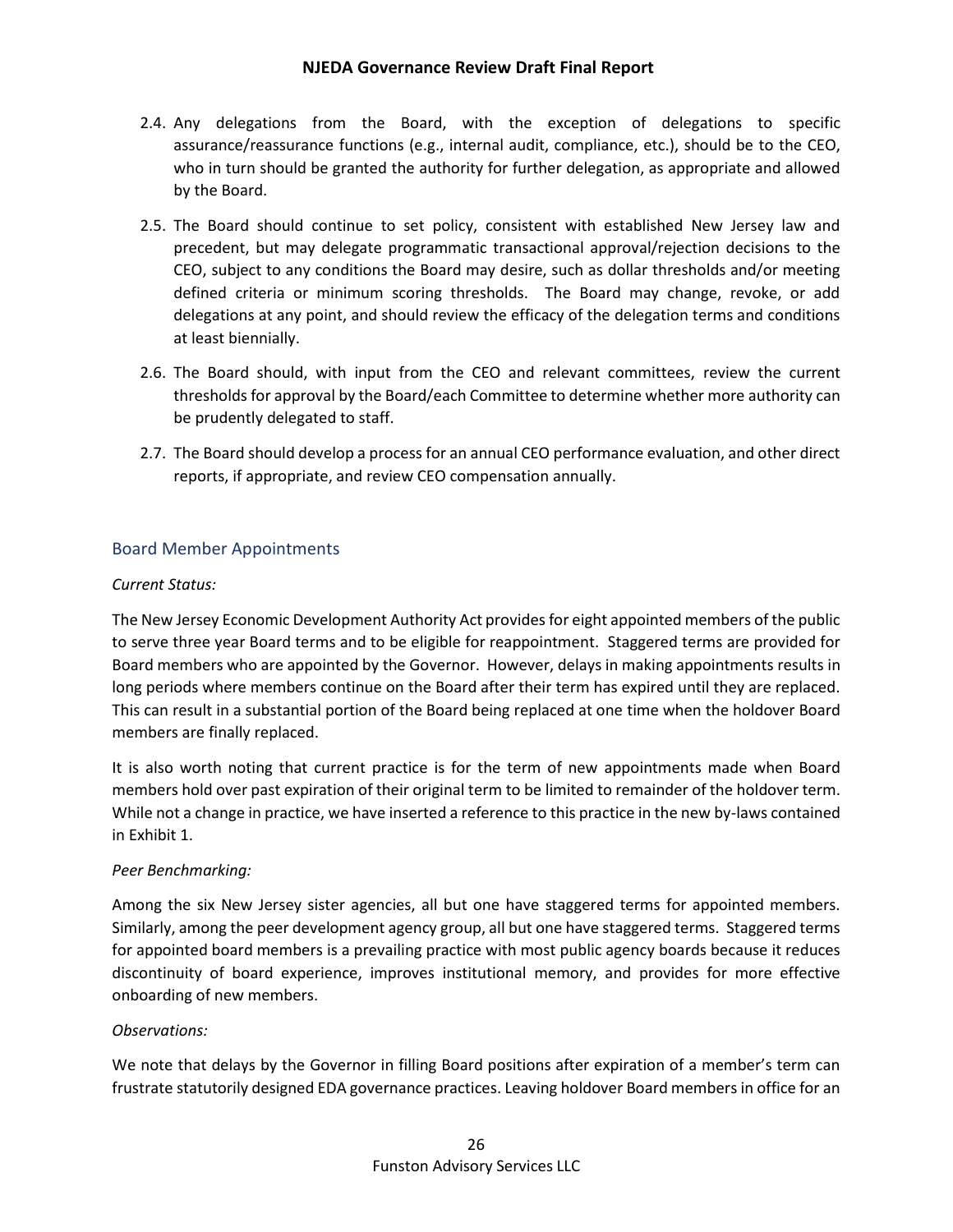extended period of time can result in replacing a substantial number of holdover Board members at one time, thereby incurring a loss of institutional memory that staggered terms are intended to prevent.

#### <span id="page-28-0"></span>**3. Approve key decisions**

#### <span id="page-28-1"></span>Administrative Rules

#### *Current Status:*

EDA is required by various statutes to establish rules and regulations that set standards and define processes for programs it manages and for implementation of other statutory provisions. Those rules are contained in Chapters 30 and 31 of Title 19 in the New Jersey Administrative Code.

While a substantive evaluation of EDA rule provisions was outside the scope of this review, we did note that EDA rules become out of date when specific programs expire or are changed. This has resulted in EDA administrative rule chapters becoming cluttered with provisions that are no longer used, causing confusion for applicants, board members and new staff. While the Administrative Procedure Act (N.J.S.A. 52:14B-1 et seq.) and implementing rules (N.J.A.C. 1:30) require all State agencies to review their administrative rules every seven years, we believe a more frequent review protocol would improve accuracy and clarity of EDA administrative rules.

#### *Peer Benchmarking:*

The administrative rule process followed by EDA is largely established by the New Jersey Administrative Procedure Act. EDA is required to follow statutory requirements when establishing, amending, and repealing administrative rules. While statutory administrative rule procedures can vary between states and economic development agencies, the processes used by EDA are largely consistent with peer practices.

#### *Recommendations:*

3.1. With assistance from staff and the Policy and Governance Committee, the Board should review all regulations (administrative rules) on a periodic (e.g., every three or five years rather than the seven year review period under N.J.S.A. 52:148-5.1) basis to ensure they are up-to-date and appropriate. To facilitate the reviews, they can be done on a rolling basis, be triggered whenever a program expires or changes, and/or be assigned to the relevant committees.

#### <span id="page-28-2"></span>Program Performance Standards

#### *Current Status:*

EDA currently tracks performance indicators which are linked to its mission, and the results are available on the state Transparency Center website. The chart includes prior year actual and current year target for 11 performance indicators.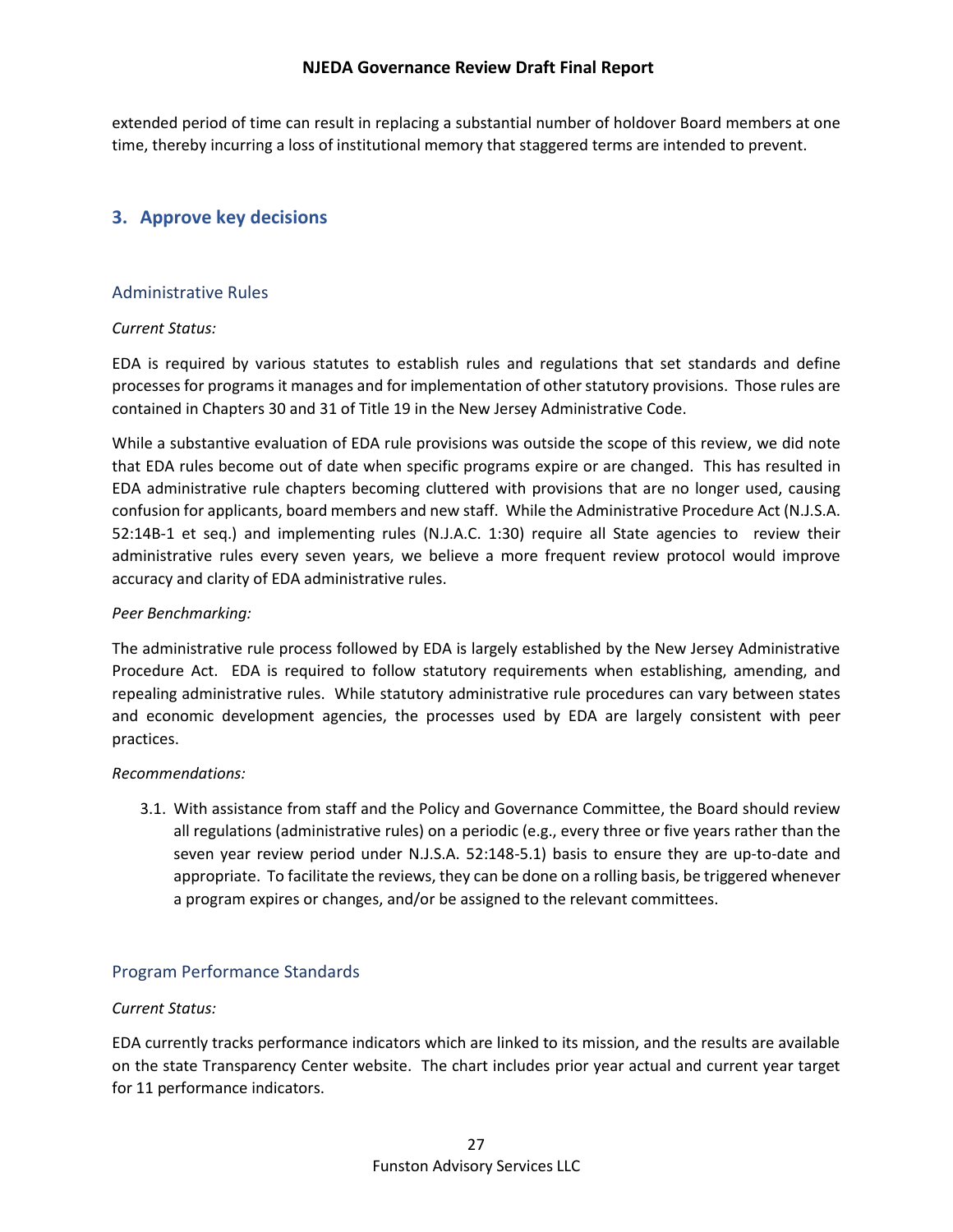A frequent comment from Board members was that while overall program information is periodically updated, the Board was not getting regular performance information with the appropriate level of detail for each program. They also noted that more specific information would allow the Board to determine if they should be making policy changes in order to improve results.

#### *Peer Benchmarking:*

Among the peer economic development agencies, all but one indicated that they utilize a performance dashboard which monitors key performance indicators defined by the Board. Two also indicated that they receive performance reporting on all approved transactions periodically (e.g., annually).

#### *Recommendations:*

- 3.2. The Board and the relevant committee should review and provide input to the Board for its review and approval of due diligence standards and practices for each program at least every three years; new programs may require a more frequent review.
- 3.3. The Board and the relevant committee should review and provide input to the Board for its review and approval of performance standards and reporting requirements for each program, including key metrics, and provide direction to staff to ensure adequate reporting for effective program oversight.

### <span id="page-29-0"></span>**4. Oversee Policy and Performance**

#### <span id="page-29-1"></span>Pipeline Visibility

#### *Current Status:*

EDA does not currently provide a report to the Board which indicates anticipated future activities levels in the "pipeline." Most EDA Board members stated that they believe receiving a report which provides information on the level of activity in various stages for each program would be helpful. For example, on new programs, if applicants are not responding as expected, either too little or too great a response rate, the Board would want to consider potential policy adjustments to attempt to elicit participation levels in line with program objectives.

#### *Peer Benchmarking:*

Among the six sister New Jersey agencies, four provide a report to the Board of potential projects or transactions which are in process. One of the peer economic development agencies provides a similar report.

#### *Recommendations:*

4.1. Staff should provide pipeline reports to the Board for each program which identify the level of prospective transactions in process, stages (where they are in the process), and when they are likely to come to the Board for approval if they pass due diligence.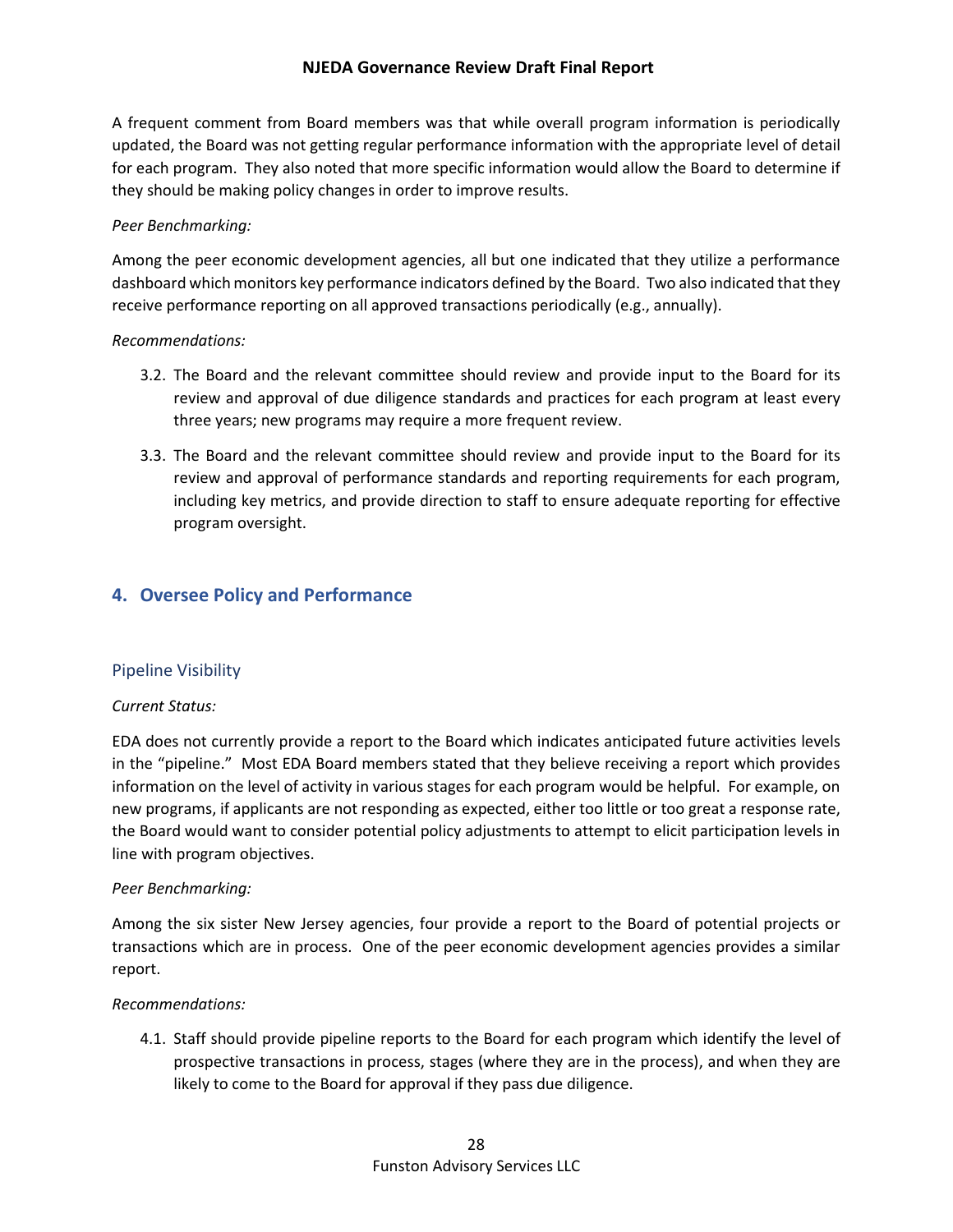#### <span id="page-30-0"></span>Performance Expectations and Reporting

#### *Current Status:*

EDA currently prepares an annual program summary which is legislatively mandated to be submitted to the Governor and Legislature. However, as a general rule the Board does not receive more detailed periodic program performance reports for each of its programs. Most Board members raised this as a deficiency which they said limits effective oversight of the programs.

#### *Peer Benchmarking:*

Of the five peer economic development agencies, four provide a performance dashboard which monitors key performance metrics approved by the Board. Two also require periodic performance reporting to the Board on all approved transactions.

#### *Recommendations:*

- 4.2. The Board should receive regular performance time-series dashboards which monitor key performance indicators approved by the Board, report actual compared to expected performance, and present related management corrective actions as needed. For programs with a budgetary cap, the dashboard should also include funds remaining and a run-rate projection.
- 4.3. In consultation with the Policy and Governance Committee, the Board should establish appropriate timeframes for review of pilot programs.
- 4.4. In addition to the regular oversight reports, at least annually, the Board should receive more detailed program reviews; the Board's annual retreat could be an option to help ensure that these reviews regularly occur.

#### <span id="page-30-1"></span>**5. Obtain Independent Reassurance/Verification**

#### <span id="page-30-2"></span>Audit Committee Responsibilities

#### *Current Status:*

The EDA Audit Committee is comprised of four members and typically meets quarterly for about two hours. The meetings are closed to the public. The State Treasurer is the designated Chair.

The current Audit Committee charter lists the committee responsibilities as including oversight of:

- The independent audit process;
- The authority's financial operations and reporting process;
- Maintenance of a system of effective internal control; and
- Monitoring compliance with the Authority's operating policies, with emphasis of compliance with the Authority's Code of Ethics.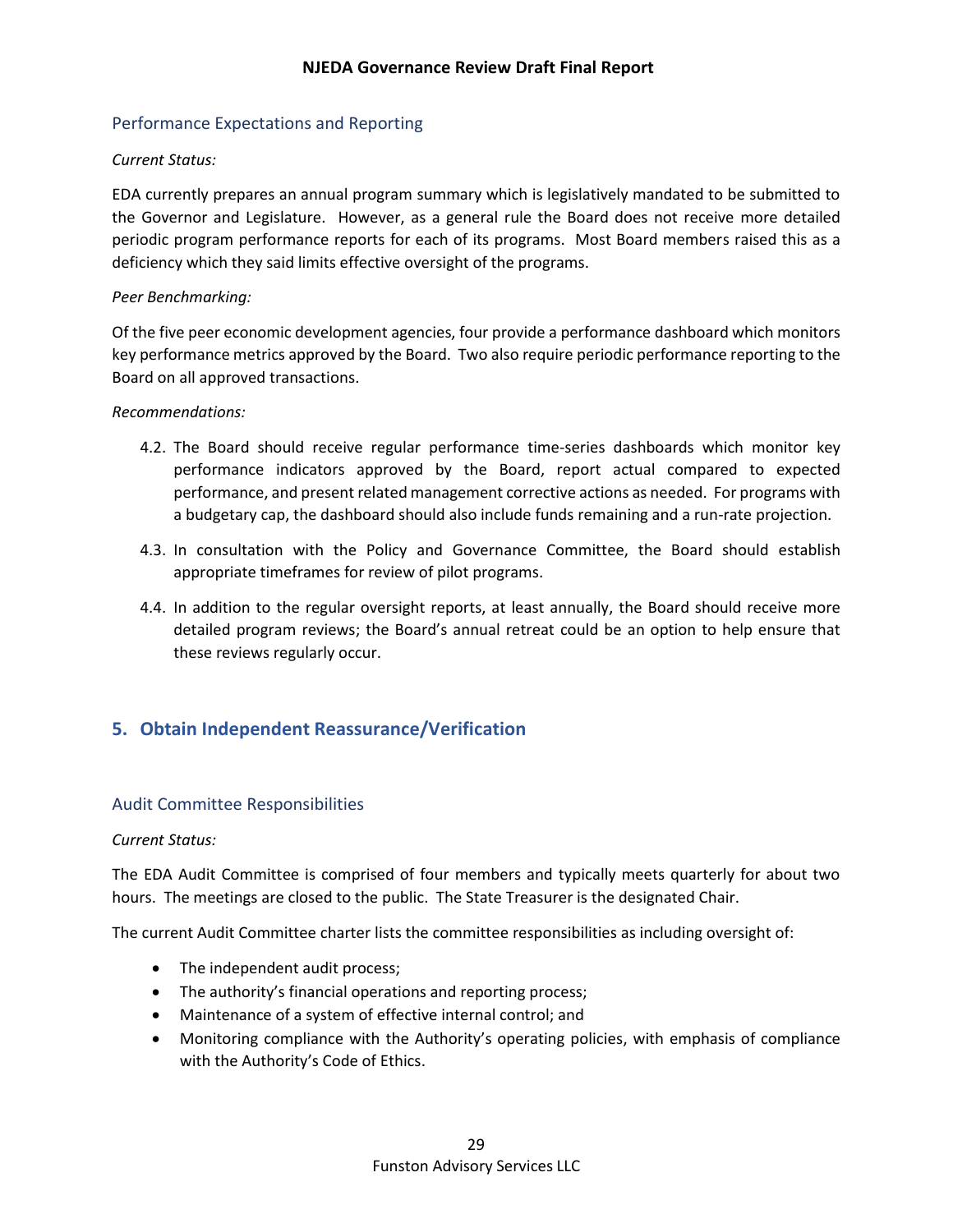In 2017, EDA created an Internal Auditor position reporting to the Senior Vice President of Business Support. The primary responsibilities for the position are evaluating and reporting the effectiveness of internal control and compliance of policy and procedures of the Authority's portfolio assets and incentives. EDA has also hired additional internal audit staff and employs an outside firm and independent contractors to supplement the internal staff resources, as needed.

As internal audit plan is prepared annually. EDA staff have indicated that in the first quarter of 2020 the Audit Committee began to review internal audit reports.

EDA has a staff person designated as the Chief Compliance Officer (CCO) who also has other duties. The CCO does not provide reports to the Audit Committee or the Board, and the Audit Committee does not review a compliance plan, as there is no overall compliance plan for the agency.

In 2019, the Governor's Task Force on EDA Tax Incentives found that "EDA lacks the proper internal controls with respect to the processing and review of internal whistleblower complaints." Although a process did exist, it was not well-documented. In late 2019, EDA adopted a formal, written Standard Operating Procedure (SOP) for handling whistleblower complaints. EDA has implemented that SOP and followed it ever since. The SOP requires reporting of all whistleblower complaints to the Audit Committee. More specifically, it requires quarterly reports on complaints and other submissions received, including status and resolution, as well as immediate notice of all complaints alleging: fraud, bribery, corruption or other criminal acts by an employee of the Authority; fraud, bribery, corruption or other criminal acts by a member of the Authority's Board (unless the allegations involve an Audit Committee member, in which case only those members who are not implicated should be advised); misconduct that requires notice be given to the Authority's insurer(s); misconduct that could have a material impact on the Authority's finances, management or operations; and misconduct that otherwise puts the Authority at risk.

#### *Peer Benchmarking:*

Based upon FAS experience with other public agencies, having an internal audit function is prevailing practice, and having a direct reporting relationship by the head of internal audit to the Board, and/or the Audit Committee, is also prevailing practice. It is also prevailing practice to have a Chief Compliance Officer (CCO) who develops a compliance plan and meets with the Board or Audit Committee on a regular basis. The CCO does not typically report to the Board or Audit Committee.

It is prevailing practice to have a written whistleblower policy. In New Jersey, the Conscientious Employee Protection Act or "Whistleblower Act" prohibits employers from retaliating against employees for protected activities. It is also prevailing practice for the whistleblower policy to describe protocols and procedures for whistleblower complaint handling to ensure that the Board is aware of the protocols and notified appropriately when complaints arise.

Among the economic development agencies, all but one have an internal audit function and one of those reports to the board. Among the six New Jersey sister agencies, all but one have an internal audit function and three of those report directly to the board or a committee of the board. At two of the four peer economic development agencies with an Audit Committee, the Committee reviews and approves the internal audit plan; one also approves the performance assessment and hiring and firing of the Chief Audit Executive. Among the New Jersey sister agencies, all of the Audit Committees review the internal audit plan; one is responsible for hiring and firing the Chief Audit Officer.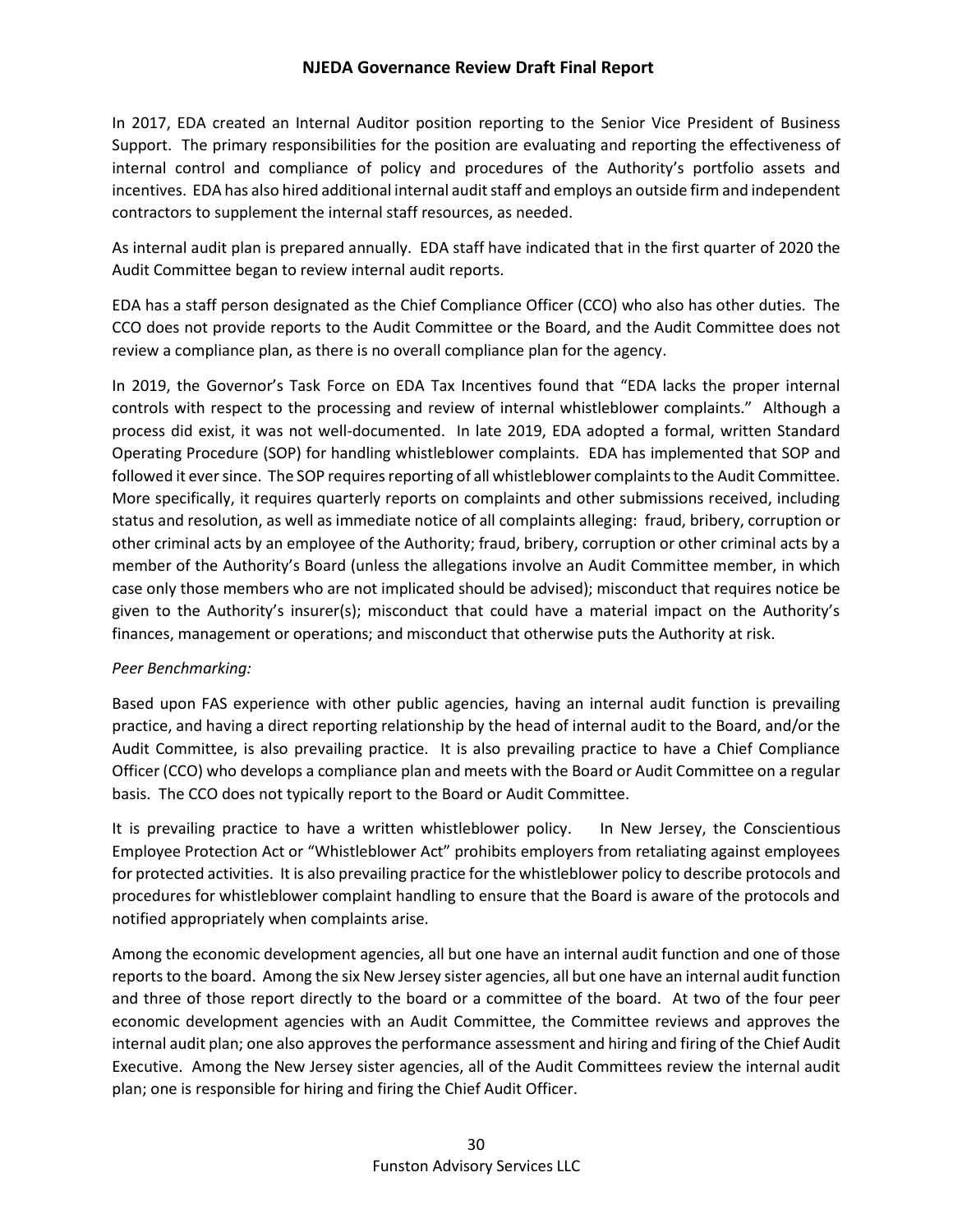#### *Recommendations:*

- 5.1. The Audit Committee should request the EDA Chief Compliance Officer, with support from other executives, to develop an EDA compliance plan which identifies all the areas where compliance monitoring should occur, the processes, procedures, and frequency for monitoring, the reporting requirements, and any staff training and education required to support implementation of the plan.
- 5.2. The Audit Committee should review annual internal audit and compliance work plans.
- 5.3. The Audit Committee should review regular reports from Internal Audit, including "whistleblower" complaints received, investigated, and resolved.
- 5.4. The hiring, firing and compensation of the head of internal audit should be subject to Audit Committee review.

#### <span id="page-32-0"></span>Internal Audit Practices

#### *Current Status:*

Internal audit reports include recommendations but do not include management action plans.

The Internal Audit department works in conformance with the Institute of Internal Auditors (IIA) standards and code of ethics. However, there has not been an internal audit quality assessment.

#### *Peer Benchmarking:*

Prevailing practice is for internal audit recommendations to include management action plans for follow up. Among the four economic development with an internal audit function, three of them indicate their internal audit reports include management action plans. Similarly, among New Jersey sister agencies four of five include management action plans.

The IIA recommends that organizations implement a Quality Assurance and Improvement Program (QAIP) for their internal audit function. The IIA further states that "All internal audit activities, regardless of industry, sector, or size of audit staff — even those outsourced or co-sourced — must maintain a QAIP that contains both internal and external assessments."

#### *Recommendations:*

- 5.5. Internal audit reports should include management action plans.
- 5.6. The Audit Committee should also review regular staff reports on the Authority's compliance with applicable laws.
- 5.7. EDA should plan to implement a Quality Assurance and Improvement Program (QAIP) which includes internal assessments and, every five years, an external assessment by a third party.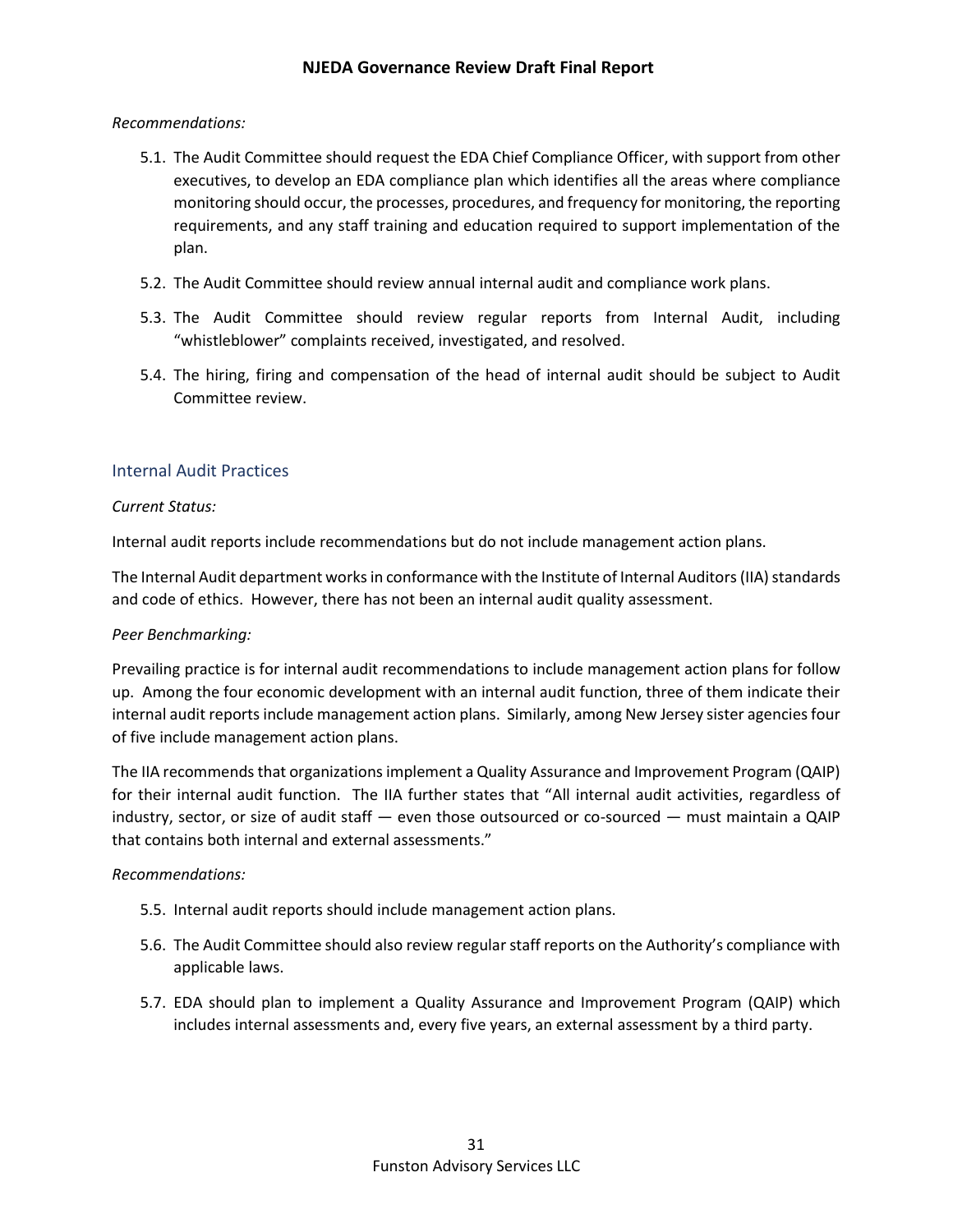#### <span id="page-33-0"></span>Independent Advice

#### *Current Status:*

The EDA Board has delegated selection of most third-party advisors to the CEO. However, the Board retains selection of the external auditor and occasionally has engaged external counsel. There is currently no formal process for the Board to develop and deliver feedback for external service providers the Board engages.

#### *Peer Benchmarking:*

Although it is not typical, based upon FAS experience it is leading practice for boards to have a formal process for providing feedback to service providers as part of it efforts in continuous improvement. It is important for the Board to define its expectation at the time of contracting and then have a process for obtaining and delivering Board feedback on a periodic basis.

#### *Recommendations:*

<span id="page-33-1"></span>5.8. When the Board has meaningful and continuing interaction with a third-party provider (e.g., external auditor, external counsel), it should annually provide feedback to the provider regarding their performance and any performance concerns raised by the Board.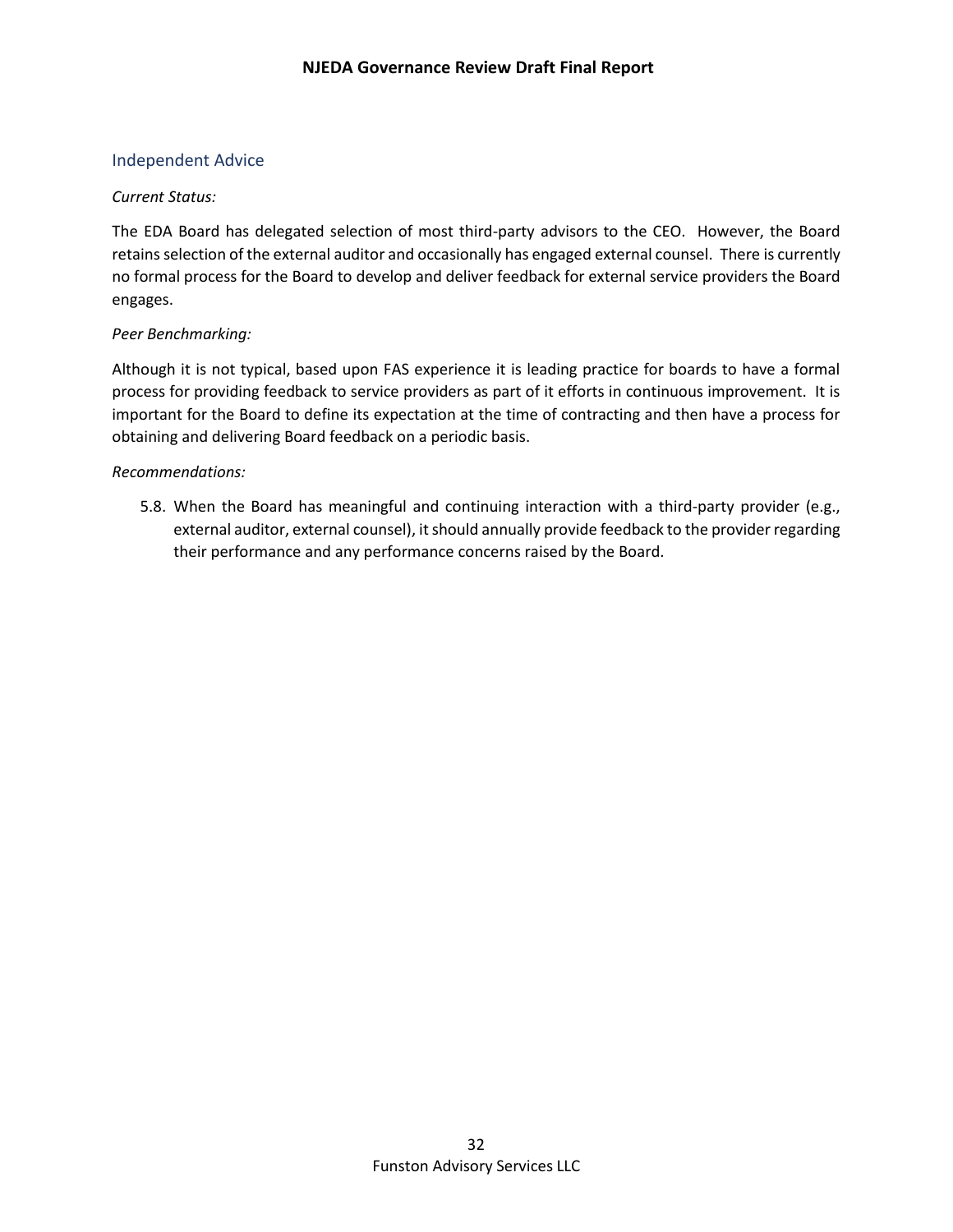#### **6. Proposed By-Laws, Charters and Policies**

New or revised draft by-law, charter and policy documents were developed and submitted to EDA for consideration and for Board approval. The documents will need to be reviewed for compliance with applicable law and for consistency with legal advice. These documents are included in Exhibit 1.